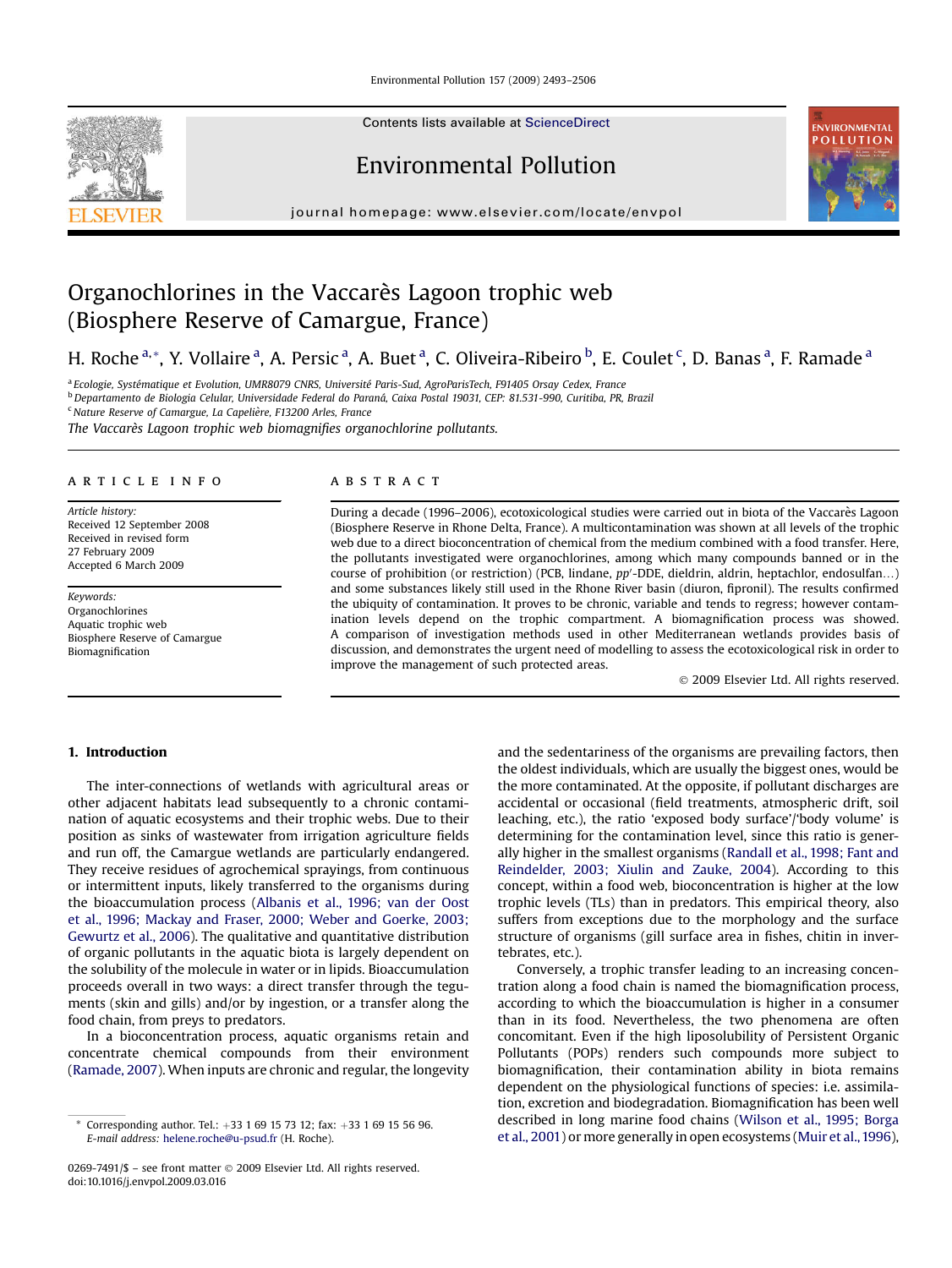but, in shortest trophic webs composed of multi-food chains, the demonstration is challenging [\(Kidd et al., 2001](#page-12-0)), as in Lake Erie ([Kwon et al., 2006\)](#page-12-0) or in a coastal lagoon [\(Menone et al., 2000](#page-12-0)).

Due to its geographical location, in the centre of the Rhone delta, the Biosphere Reserve of Camargue, and in spite of its multiple statutes of protection (MAB–UNESCO), is exposed to random natural or anthropogenic disturbances, linked to a complex hydrological system and human activities developed nearly. Among them, the rice fields requires large volumes of water, so the Vaccarès Lagoon, the main water body of the Reserve, receives the effluents loaded with agrochemical products, as well as pesticides coming from the Rhone River Valley.

Since 1996, several research programs including biomonitoring, devoted to the study of aquatic organisms exposed to POPs, were carried out in the Vaccarès Lagoon ([Roche et al., 2000, 2002a,b\)](#page-12-0). Initially the projects were devoted to an ecotoxicological assessment in the eels [\(Oliveira Ribeiro et al., 2005, 2008; Buet et al.,](#page-12-0) [2006](#page-12-0)). This common fish of Mediterranean coastal brackish wetlands fill all the required properties as a bioindicator species. Nevertheless, its decline became alarming. Considering that the observed contamination was obviously due to a long history of pesticide use with chemicals often banned [\(Roche et al., 2002a](#page-12-0)), our researches have addressed the transfer of pollutants into the aquatic trophic web of the Vaccarès water body. The contamination by pesticides and PCB in species sampled in spring and autumn 2002 and 2005, were compared in this paper. The liposolubility of substances, characterized by their octanol-water partition coefficient (log  $K_{ow}$ ) exceeding 5, would potentially generate a biomagnification process. However, as highlighted by [McIntyre and](#page-12-0) [Beauchamp \(2007\)](#page-12-0) and at the opposite of a widespread idea, we virtually never observe any causal relationship between the lipid contents of organisms and the concentrations of POPs, as [Kucklick](#page-12-0) [and Baker \(1998\)](#page-12-0) in the Lake Superior. Stable nitrogen isotope was used as an indicator of trophic position [\(Minagawa and Wada, 1984;](#page-12-0) [Vander Zanden and Rasmussen, 2001; McIntyre and Beauchamp,](#page-12-0) [2007\)](#page-12-0) and biomagnification factors, adjusted for TL, were reported. So, the present article is devoted to the synthesis of numerous results obtained during the last decade. Here, such a collection provides the discussion basis about the trophic transfer of organochlorine contaminants in Mediterranean wetlands.

#### 2. Material and methods

#### 2.1. Studied site

The Reserve of Camargue-Rhone Delta nominated in 1977 by UNESCO as an 'International Reserve of Biosphere' (position revised in 2006), ranks as the largest protected coastal wetland in Mediterranean Europe (32 000 Ha.). As a deltaic complex of terrestrial, coastal and aquatic areas the Reserve displays a remarkable variety of natural habitat as well of plant and animal communities. Therefore, the Camargue Reserve stands as a major hot spot of Mediterranean coastal wetland biodiversity. Here, attention was focused on aquatic species living in the brackish waters of the Vaccarès Lagoon (43°30' N 4°30' E), the largest water body of the Reserve (6500 Ha) (Fig. 1).

#### 2.2. Organism sampling

Eels were caught in spring and in autumn during a decade (1996–2005). The eels' samples were divided into 4 stages of growth (juvenile, immature type 1, immature type 2 and yellow eels). A total of 17 other aquatic species were sampled from La Capelière site in the Vaccarès Lagoon during 6 campaign experiments



Fig. 1. The Rhone Delta, Biosphere Reserve of Camargue (France).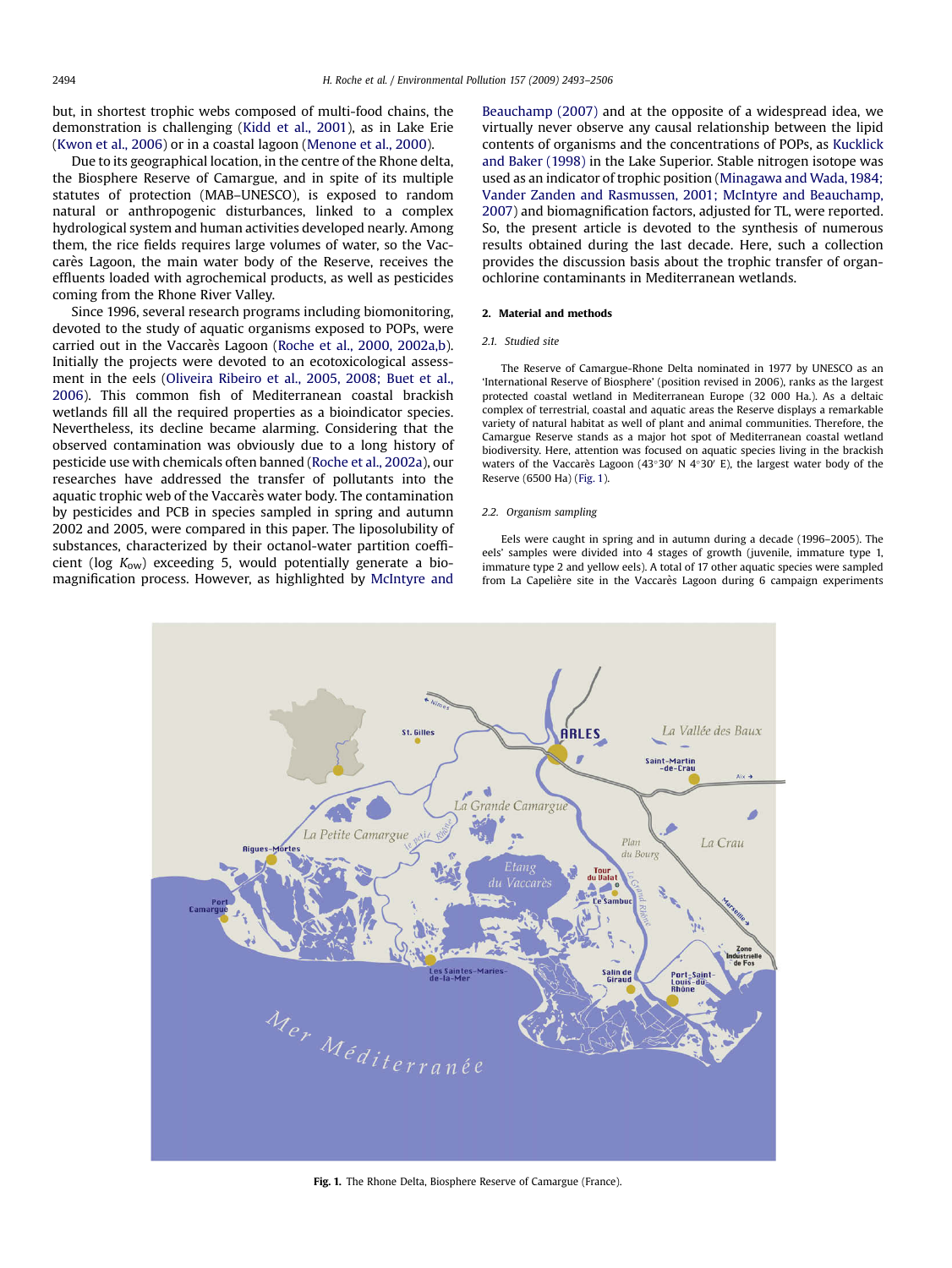conducted in spring 2001, in autumn 2003 and in spring and autumn 2002 and 2005. The studied organisms were zooplankton (copepods sp.  $+$  larvae), Sphaeroma sp, cokkles (Cerastoderma glaucum), mysids, gammarids (Gammarus salinus), pink shrimps (Crangon crangon), brown shrimps (Palaemonetes varians), sand smelts (Atherina boyeri), gobies (Pomatoschistus sp.), stickelbacks (Gastrosteus aculeatus), pipefish (Syngnatus acus), not to mention occasionally, common soles (Solea solea), breams (Abramis brama), pikeperch (Sander lucioperca), and juvenile mullets (Mugilidae sp). One plant of brackish and marine waters (Zostera noltii) (Helobiales), water and sedimentary organic matter (SOM) were also collected in spring 2005. The selected zooplankton, invertebrate and fish species differed in their trophic habits and ecological niches as estimated by the annual NNRC biodiversity report compiled by the French National Nature Conservancy Society (SNPN) (internal publication).

Fishing nets and metallic-mesh strainers were used for fish and bivalve capture, respectively; crustaceans were trawled in the sampling site. The samples were transported frozen to the laboratory at the University Paris 11 (France).

Lipid extraction (dichloromethane/methanol treatment) was carried out prior to N isotopic analyses performed on the same sample; individual data were recorded for fishes and pooled data for invertebrates. The measurements were performed on the whole body mass of organism with the exception of eel, sole, bream, pikeperch and common sunfish, whose only dorsal muscle was analyzed.

#### 2.3. Trophic level (TL) and biomagnification factor (BMF) determinations

The lipid-free tissues were filtered, freeze-dried and powdered. The 1 mg powder sub-samples were packed into  $3.3 \times 5$  mm tin capsules for N isotope measurements performed with a continuous flow isotope ratio mass spectrometer (VG Optima; Model NA-1500, Carlo Erba). As previously described, the TL of each of the organisms was assessed on the basis of  $\delta^{15}N$  enrichment [\(Persic et al., 2004;](#page-12-0) [Vollaire et al., 2007](#page-12-0)). The TL of consumers ranged from 2 in zooplankton to 4.39 in the yellow eels (Table 1).

The biomagnification factor between trophic guilds was calculated using the formula:

#### $BMF = [(OC<sub>TGn</sub>/OC<sub>TGn-1</sub>/OC<sub>TGn-1</sub>)/(TL<sub>TGn</sub>/TL<sub>TGn-1</sub>)]$

Where OC  $_{\text{TGn}}$  and OC  $_{\text{TGn-1}}$  were the lipid-normalized concentration of organochlorines in trophic guilds.

#### 2.4. Chemical analyses

Muscles of fishes and invertebrate bodies were dissected for pesticides analysis. Total lipids were gravimetrically determined after extraction using a dichloromethane/methanol solution (1:2 v/v) following a method adapted of [Folch et al.](#page-12-0) [\(1957\).](#page-12-0) Pesticides were extracted from muscle or whole organism lipids or from pools of individuals, and purified by solid phase extraction (SPE) on florisil (MgO<sub>3</sub>Si), following the EPA method 3620 (Bond Elut Florisil, 1 g, 200  $\mu$ M particle size, Varian,

#### Table 1

Studied components of the Vaccarès trophic web, trophic levels (TLs) and guild classification designated on the 15N basis. SOM: sedimentary organic matter.

| Guilds        | Species        | <b>TL</b>       | Count                | min-max         |
|---------------|----------------|-----------------|----------------------|-----------------|
| Producer      | Zostera sp.    | $0.99 \pm 0.04$ | $(6$ pools)          | $[0.86 - 1.09]$ |
|               | SOM            | $1.38 \pm 0.13$ | $(5 \times 100g)$    | $[0.90 - 1.64]$ |
| Consumer I    | Sphaeroma sp.  | $1.55 \pm 0.07$ | $(6$ pools)          | $[1.29 - 1.74]$ |
|               | zooplankton    | $2.00 \pm 0.16$ | $(8$ pools)          | $[1.69 - 2.80]$ |
|               | cockles        | $2.15 \pm 0.02$ | $(36 \text{ pools})$ | $[1.91 - 2.76]$ |
|               | gammarids      | $2.31 \pm 0.06$ | $(18 \text{ pools})$ | $[1.68 - 2.74]$ |
|               | mysids         | $2.40 \pm 0.26$ | $(3$ pools)          | $[2.08 - 2.91]$ |
| Consumer II-1 | brown shrimp   | $2.80 \pm 0.05$ | (40)                 | $[2.27 - 3.59]$ |
|               | pink shrimp    | $2.85 \pm 0.04$ | (29)                 | $[2.28 - 3.20]$ |
|               | juvenile eel   | $2.94 \pm 0.09$ | (10)                 | $[2.60 - 3.72]$ |
| Consumer II-2 | pipefish       | $2.95 \pm 0.06$ | (18)                 | $[2.48 - 3.40]$ |
|               | mullet         | $3.04 \pm 0.06$ | (12)                 | $[2.46 - 3.30]$ |
|               | stickelback    | $3.21 \pm 0.07$ | (21)                 | $[2.55 - 4.06]$ |
|               | sand smelt     | $3.21 \pm 0.04$ | (68)                 | $[2.56 - 3.94]$ |
|               | goby sp.       | $3.37 \pm 0.07$ | (26)                 | $[2.85 - 3.96]$ |
|               | immature eel 1 | $3.44 \pm 0.03$ | (35)                 | $[2.83 - 3.66]$ |
|               | common sole    | $3.49 \pm 0.08$ | (4)                  | $[3.31 - 3.65]$ |
|               | bream          | $3.62 \pm 0.07$ | (7)                  | $[3.48 - 4.02]$ |
|               | pikeperch      | $3.77 \pm 0.06$ | (5)                  | $[3.71 - 3.83]$ |
|               | immature eel 2 | $3.87 \pm 0.02$ | (32)                 | $[3.66 - 4.11]$ |
| Consumer II-3 | yellow eel     | $4.36 \pm 0.09$ | (12)                 | $[3.51 - 4.72]$ |

Les Ulis France), first with hexane, to eluate  $\Sigma$ DDT, HCB and PCB, then with hexane/ diethylether (90/10) for OCPs clean-up.

The quantitative and qualitative analyses of organochlorine compounds were achieved by gas chromatography with an AutoSystem XL (Perkin–Elmer), using ECD (electron capture detection) with an  $^{63}$ Ni Source and Nitrogen as make-up gas according an adapted procedure of the EPA Method 8081a, previously described ([Oliveira Ribeiro et al., 2005, 2008\)](#page-12-0). Compound detections were achieved using a 30 m column, internal diameter 0.25 mm, 0.25 mm PE5 fused silica column (PerkinElmer, Courtaboeuf, France) and nitrogen as carrier gas. The injector and detector temperatures were 280 °C and 350 °C, respectively. For OCPs, except HCB and  $\Sigma$ DDT, the initial GC oven temperature was 200 $^{\circ}$ C (12 min hold) followed by an increase (10  $\degree$ C/min) to 210  $\degree$ C (30 min) then a rapid increase (40  $\degree$ C/min) to 260  $\degree$ C (3 min hold). For PCBs, HCB and DDT, the GC conditions were: initial temperature 140 °C (12 min), the oven was ramped at 40 °C/min to 170 °C (19 min), then at 40 °C/ min to 200  $\degree$ C (25 min) and finally at 45  $\degree$ C/min to 270  $\degree$ C (4 min). Twenty-nine PCB congeners were retained for analysis, amongst them were the 7 indicator PCBs (IUPAC  $n^{\circ}$  28, 52, 101, 118, 138, 153, 180). Amongst the 14 dioxin-like PCBs, 10 were identified (77, 81, 105, 114, 118, 123, 126, 156/157, 169, 170). All reference materials were produced by the ISO9001 certified laboratories of Dr. Ehrenstorfer as part of the Reference Standards Program provided by the Society CIL Cluzeau, (Sainte Foy la Grande, France). Under the specified conditions, the detection limit ranged from 0.05 to 0.20 ng  $g^{-1}$ dw (dry weight) in fish tissues (dry matter normalized data).

#### 2.5. Statistical procedures

Statistics were performed with Statview 5.0 software (SAS institute, Cary, NC, USA). The Kolmogorov–Smirnov normality test was applied to  $\delta^{15}N$  and contaminant data in each trophic guilds ( $n > 45$ ). No statistical transformation of data was necessary to reach normality. One-way ANOVA, followed by Scheffé and Bonferroni/ Dunn post-hoc tests was performed to compare TL and pollutant concentrations in the different studied species or trophic guilds. Pearson correlations between contaminant concentrations and TL were checked. All tests were regarded as statistically significant when p-value < 0.05. Continuous variables were expressed as mean value  $+$  SD or [min–max] values, as appropriate.

#### 3. Results and discussion

The Biosphere Reserve of Camargue is designated as one of the most important wetlands in Europe according to the Ramsar Convention (Designation date: 01-12-1986) ([http://www.ramsar.](http://www.ramsar.org/key_sitelist.htm) [org/key\\_sitelist.htm\)](http://www.ramsar.org/key_sitelist.htm). Nevertheless, this protected area is exposed to an inflow of pollutants coming from the Rhone River amounting to about 400  $\times$  10<sup>6</sup> m<sup>3</sup> y<sup>-1</sup> of water and by pesticides spraying in the bordering agrosystems, notably rice fields.

Recently, some reports from French governmental agencies revealed a significant PCBs contamination of the fish populations from the Rhone River ([Babut and Miege, 2007\)](#page-11-0) leading to the development of an action plan by the ministry in charge of the environmental protection [\(MEDAD et al., 2008\)](#page-12-0).

For one decade, we clearly showed transfers of heterogeneous organic contaminants (agricultural inputs, pesticides, industrial products, hydrocarbons, etc.) in the Vaccarès Lagoon. Consequently, components of the food webs (pelagic and benthic organisms) were contaminated, notably top-consumers. Amongst them, eels developed necrosis and more or less reversible lesions, potentially in relation with this contamination [\(Roche et al., 2000, 2002a,b; Persic](#page-12-0) [et al., 2004; Buet et al., 2006; Vollaire, 2007; Oliveira Ribeiro et al.,](#page-12-0) [2005, 2008](#page-12-0)).

#### 3.1. The trophic web of the Vaccarès Lagoon

The [Fig. 2](#page-3-0) shows a large interspecific variability in isotopic contents of the 335 samples. According to our previous study ([Persic](#page-12-0) [et al., 2004\)](#page-12-0), the stable N isotopic values, ranging from  $5.81 \pm 0.20\%$ in isopods as Sphaeroma to  $14.8 \pm 0.31\%$  in yellow eel (Anguilla anguilla), with a mean trophic enrichment of  $3.2 \pm 0.14\%$  confirmed trophic emplacement of the selected organisms. Due to their specific life history traits, the eels showed a large intraspecific variability, they were present in 3 trophic sub-compartments: juvenile eels  $(18.3 \pm 5.9 \text{ g}; 21.2 \pm 2.2 \text{ cm})$ ; immature eels 1  $(77 \pm 9 \text{ g};$ 33.2  $\pm$  1.2 cm); immature eels 2 (105  $\pm$  14 g; 37.7  $\pm$  1.4 cm) and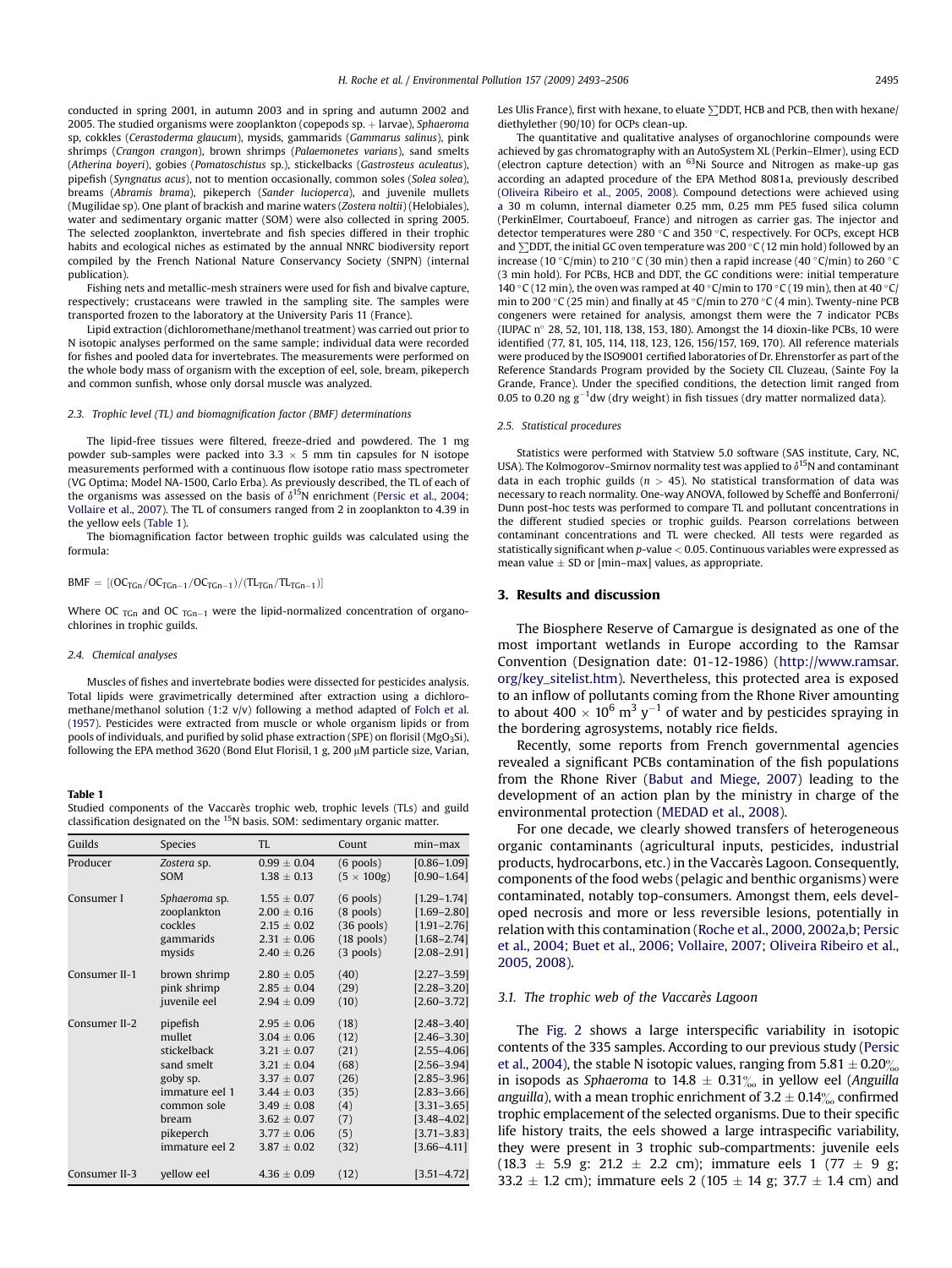<span id="page-3-0"></span>

Fig. 2.  $\delta^{15}$ N signature of components from the Vaccarès trophic web. SOM: sedimentary organic matter; immature eel 1: young eel stage 1; immature eel 2: young eels stage 2. producers: plants of producers: organic matter (detritus, bacteria, etc.) primary consumer invertebrates : detritivorous, decomposers, deposivorous, phytoplanktivorous; secondary consumer invertebrates: zooplanktivorous; invertebrate predators herbivorous signiscivorous/omnivorous top-consumers.

yellow eels (451  $\pm$  58 g; 59.5  $\pm$  2.7 cm). We never analyzed sexually maturing eels (silver eels).

Here we chose to classify species in 3 trophic guilds on the basis of N isotopic measurements, namely: producers (SOM and zostera); primary consumers (consumer I) [phytoplanktivorous (zooplankton) and depositivorous (sphaeroma, cockles and gammarids)]; and secondary consumers (consumer II). These last ones may be divided in 3 sub-compartments: type 1 (consumer II-1) [zooplanktivorous (shrimps, mysids, immature eel)], secondary consumers type 2 (consumer II-2) [benthivorous fish (goby, pipefish, sand smelt), invertebrate predator or piscivorous fish (stickleback, bream, juvenile eel, sole and pike-perch)] and secondary consumers type 3 (consumer II-3) as yellow eel or top-consumer fish (Fig. 3).

Using a primary producer baseline, the calculated TL of species analyzed during our ecotoxicological projects, were ranked from 1.5 to 4.4. As showed in [Table 2,](#page-4-0) the lipid contents were not dependent to the trophic guilds, whatever the capture season.

The stable isotope ratio analyses are useful tools for ecotoxicological studies, however a number of scientists warned about the lack of consideration toward the analytical constraints. Indeed, isotopic ratio is influenced by feeding level, metabolic rates ([Gaye-](#page-12-0)[Siessegger et al., 2004\)](#page-12-0), seasonal variability ([Perga and Gerdeaux,](#page-12-0) [2005](#page-12-0)), tissue constitution ([Jardine et al., 2005; Vollaire et al., 2007\)](#page-12-0) as others singularities of species phenology [\(Fisk et al., 2003](#page-12-0)). Nevertheless, in accordance with [Gu et al. \(1996\)](#page-12-0), the  $\delta^{15}N$  has been used successfully to assess the TL of fish and invertebrates in the Vaccarès Lagoon. This littoral lagoon involves a rather short food chain from primary producers to top predators (excluding piscivorous birds and mammals), according to [Vander Zanden and Fetzer](#page-13-0) [\(2007\)](#page-13-0) who consider that food webs tend to have from 3 to 5 TL and underline the importance of the food chain length in productivity, structuring and functioning of ecosystem.

## 3.2. Contaminant bioaccumulation in the Vaccarès Lagoon trophic web

Since two decades, a number of papers have shown that aquatic organisms bioaccumulate lipophilic pollutants, notably organochlorines, and some of them demonstrated a biomagnification though a trophic transfer ([Kidd et al., 1995; Rypel](#page-12-0) [et al., 2007\)](#page-12-0). Here, we report the global contamination analyses of trophic web elements, carried out in 2002 and 2005, at two seasons, spring and autumn.

#### 3.2.1. Organochlorine pesticides (OCP)

The contamination profiles of the trophic web in 2002 and 2005 are given in [Tables 3 and 4](#page-5-0). A total of 297 analyses were achieved in organisms (or pools of invertebrates) sampled before the summer (pre-summer period: March-April-May named 'spring') and after the summer (post-summer period: September–October named 'autumn'). All investigated pesticides were found at every TL. Among the analyzed biocontaminants, as well agrochemical substances recently used in the vicinity of the lagoon (fipronil and diuron plus metabolite), as banned OCPs and their metabolites (or isomers), (lindane, heptachlor, endosulfan, dieldrin, aldrin, endrin, HCB and pp'-DDE) were detected. Residues of such pesticides



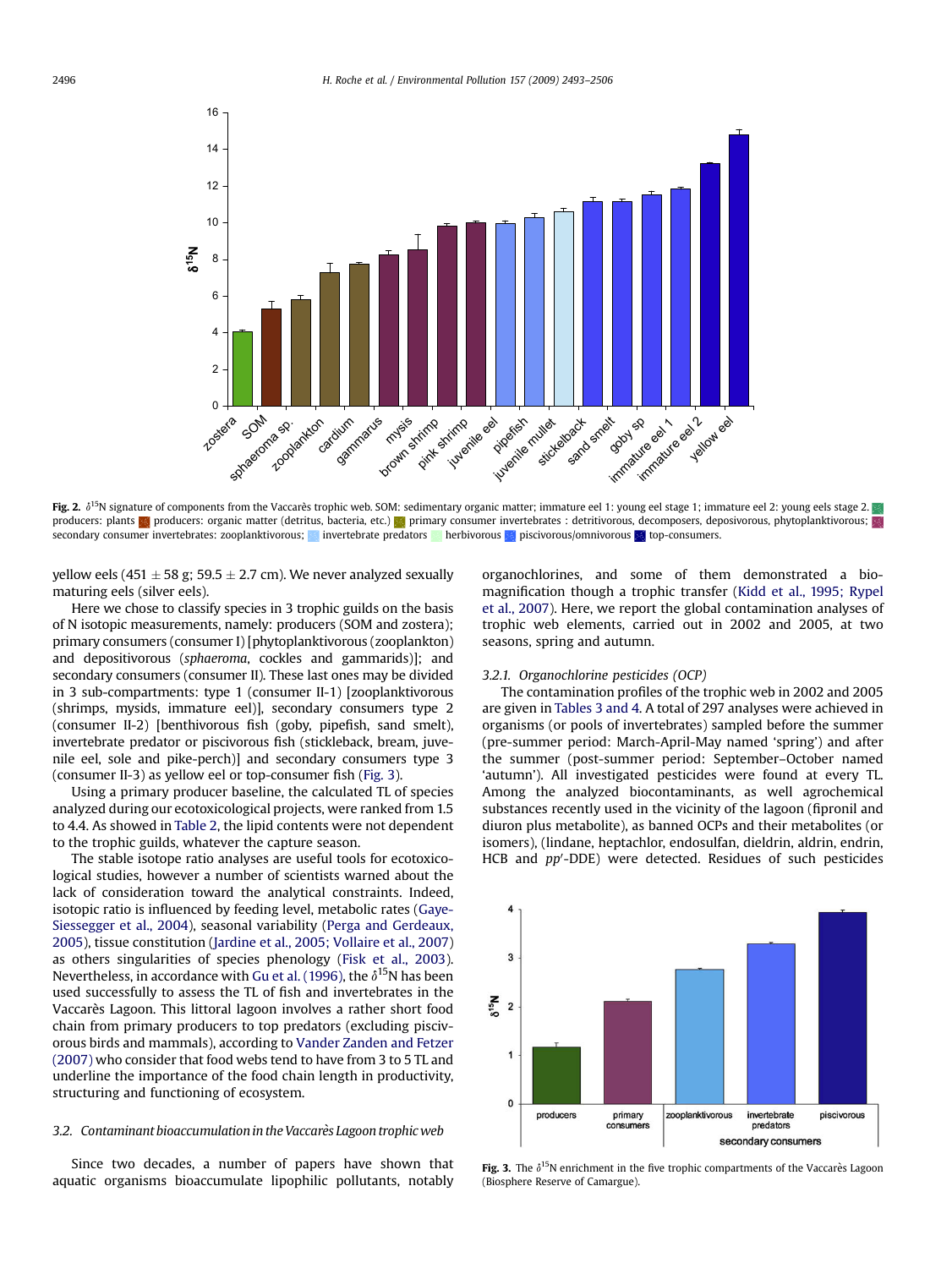<span id="page-4-0"></span>

| Table 2 |  |
|---------|--|
|         |  |

| Lipid tissue contents (mg $g$ dw <sup>-1</sup> ) in components of the Vaccares trophic web. |  |  |
|---------------------------------------------------------------------------------------------|--|--|
|---------------------------------------------------------------------------------------------|--|--|

| Guilds        | season | species         | Mean $\pm$ sm    | Count       | $[min-max]$     |
|---------------|--------|-----------------|------------------|-------------|-----------------|
| producer      | spring | Zostera sp.     | $185.8 \pm 26.5$ | $(6$ pools) | $[111 - 301]$   |
| Consumer I    | spring | Sphaeroma sp.   | $221.7 \pm 3.9$  | $(6$ pools) | $[207 - 236]$   |
|               | spring | copepods        | $382.7 \pm 35.4$ | $(8$ pools) | $[215 - 498]$   |
|               | spring | mullets         | $157.9 \pm 23.8$ | (6)         | $[46.9 - 222]$  |
|               | spring | cockles         | $72.9 \pm 6.5$   | (11)        | $[33.5 - 116]$  |
|               | spring | gammarids       | $182.7 \pm 25.2$ | (7)         | $[87.0 - 246]$  |
|               | autumn | cockles         | $71.9 \pm 5.9$   | (15)        | $[33.4 - 116]$  |
|               | autumn | gammarids       | $59.5 \pm 16.7$  | (3)         | $[26.2 - 77.6]$ |
| Consumer II-1 | spring | juvenile eels   | $123.1 \pm 13.2$ | (8)         | $[72.5 - 174]$  |
|               | spring | brown shrimps   | $138.0 \pm 22.1$ | (21)        | $[30.3 - 316]$  |
|               | spring | pink shrimps    | $155.4 \pm 20.7$ | (20)        | $[38.6 - 299]$  |
|               | spring | pipefish        | $108.7 \pm 14.0$ | (10)        | $[49.2 - 166]$  |
|               | autumn | juvenile eels   | $190.9 \pm 71.7$ | (5)         | $[75.4 - 471]$  |
|               | autumn | brown shrimps   | $192.1 \pm 33.4$ | (8)         | $[77.0 - 323]$  |
|               | autumn | pink shrimps    | $137.3 \pm 63.8$ | (3)         | $[60.3 - 264]$  |
|               | autumn | pipefish        | $149.9 \pm 5.3$  | (5)         | $[132 - 162]$   |
| Consumer II-2 | spring | immature eels 1 | $279.7 \pm 35.8$ | (9)         | $[167 - 520]$   |
|               | spring | sand smelts     | $143.5 \pm 10.9$ | (25)        | $[23.6 - 231]$  |
|               | spring | stickelbacks    | $109.5 \pm 14.7$ | (11)        | $[56.6 - 196]$  |
|               | spring | goby sp.        | $136.0 \pm 7.2$  | (11)        | $[98.7 - 174]$  |
|               | spring | immature eels 2 | $332.8 \pm 41.2$ | (13)        | $[140 - 588]$   |
|               | autumn | immature eels1  | $208.8 \pm 44.5$ | (13)        | $[64.5 - 535]$  |
|               | autumn | sand smelts     | $164.5 \pm 18.5$ | (20)        | $[55.5 - 399]$  |
|               | autumn | goby sp.        | $73.4 \pm 7.4$   | (8)         | $[28.7 - 103]$  |
|               | autumn | bream           | $44.2 \pm 9.3$   | (7)         | $[20.0 - 95.8]$ |
|               | autumn | immature eel 2  | $250.1 \pm 39.7$ | (20)        | $[50.4 - 646]$  |
| Consumer II-3 | autumn | yellow eel      | $516.2 \pm 34.0$ | (9)         | $[350 - 666]$   |
|               | autumn | pikeperch       | $76.1 \pm 9.9$   | (5)         | $[66.3 - 86.0]$ |
|               | autumn | common sole     | $101.7 \pm 52.3$ | (4)         | $[38.5 - 257]$  |

occurs commonly in a majority of the Mediterranean estuaries as [Albanis et al. \(1994\)](#page-11-0) showed it in the wetland of the delta of the rivers Axios, Loudias and Aliakmon (Greece), or [Villa et al. \(2003\)](#page-13-0) in the coastal lagoon Orbetello (Italy) as in Ebro delta (Spain) (Mañosa [et al., 2001](#page-12-0); Gómez-Gutié[rrez et al., 2006\)](#page-12-0), for example. Moreover, because of their high position in the Camargue trophic web, [Berny](#page-11-0) [et al. \(2002\)](#page-11-0) using predator birds as bioindicators, showed that little egrets' eggs accumulated contaminants such as lindane or DDT derivatives without reproductive effects in bird species.

Diuron was the most abundant contaminant in the Vaccares trophic web, notably in 2005. This urea-substituted herbicide used in vine and fruit plantations in the Rhone River Valley, as its metabolite 3,4-dichloroaniline, appeared as well to be a major contaminant in Ebro basin (Spain) [\(Claver et al., 2006](#page-11-0)). The eels (immature and juvenile) were highly contaminated in spring until 1000 ng  $g^{-1}$  dw, and up to 3000 ng  $g^{-1}$ dw in autumn. The high level of diuron bioaccumulation in fish, was in contradiction with the results of [Tucker et al. \(2003\)](#page-12-0) who showed a rather low transfer to fish, after experimental exposure consisting in nine consecutive weekly applications of diuron at 0.01 mg l $^{-1}$ .

At the opposite, a fipronil decrease was assumed from 2002 to 2005. In conventional rice fields, fipronil was used until 2003 for chironomid control ([Mesleard et al., 2005\)](#page-12-0). [Comoretto et al. \(2007\)](#page-11-0) showed the difficulty to detect fipronil into the Vaccarès Lagoon water due to the low intensity of its overall use. The occurrence of a fipronil bioaccumulation in trophic webs of Mediterranean wetlands is not documented.

The mean detectable concentrations of lindane and its isomers ranked from 0.04 to 1043 ng  $g^{-1}$  dw, with a maximum for the  $\delta$  isomer. The highest levels of lindane were found in sand smelt and juvenile eel in autumn 2005. Generally, our results were much higher than those obtained in muscle tissue of whitefish (Coregonus lavaretus) (<2.4 ng g<sup>-1</sup>dw recalculated on the basis of 75% moisture) or European perch (*Perca fluviatilis*) (<0.05 ng  $g^{-1}$  dw) from lakes of central Italy [\(Orban et al., 2006,](#page-12-0) [2007\)](#page-12-0) or in eels from Orbetello Lagoon (Italy) (range 4–160 ng  $g^{-1}$  dw) [\(Corsi et al., 2005\)](#page-11-0) ([Tables 3 and 4](#page-5-0)).

The heptachlor concentrations varied from 0.22 to 556 ng  $g^{-1}$ dw. The higher values (close to 300 ng g $^{-1}$ dw) were almost always found in juvenile eels and in brown shrimps collected in spring 2005, as well in sand smelt in autumn 2005. In spring 2002, only the juvenile mullets showed similar concentrations. Such values are higher to levels reported in studies conducted in others Mediterranean sites, where values are below the detection limit, as in Orbetello Lagoon (Italy) ([Corsi et al., 2005](#page-11-0)) or  $<$ 4 ng g $^{-1}$ dw in fishes from rivers in Cantabria (Spain) ([Guitart et al., 2005](#page-12-0)), for example.

The endosulfan, notably its main metabolite, the endosulfan sulphate, showed a high level in eels and in gammarids sampled in March 2002. Moreover high values were found in some eels caught in autumn 2002. Currently, the endosulfan concentration showed a tendency to decrease in 2005, despite its strong persistence ([Sethunathan et al., 2002](#page-12-0)).

Other banned pesticides were still present in 2002 and 2005, ranked according to ascending concentrations, they were  $HCB < pp'$ -DDE  $<$  dieldrin  $<$  aldrin  $<$  endrin (+endrin aldehyde). Their concentrations seldom exceeding 100 ng  $\rm g^{-1}$ dw were comparable with values found in biota from others European sites ([Corsi et al., 2005; Mazet et al., 2005; Covaci et al., 2006; Schmid](#page-11-0) [et al., 2007; Maes et al., 2008\)](#page-11-0). In 1996, lindane and DDT metabolites were detected in all eggs of top-predator birds, and occasionally, heptachlor and endosulfan residues ([Berny et al., 2002\)](#page-11-0)

#### 3.2.2. PCBs contamination

The concentrations of the four dominant PCBs (PCB 52; PCB 101; PCB 138; PCB 153) and their classes according to their chlorination level are given in [Tables 5 and 6](#page-7-0). PCB 52 accounting on average for 25% of the total PCB, tetra- penta- and hexa-chlorobiphenyls showed the higher concentrations.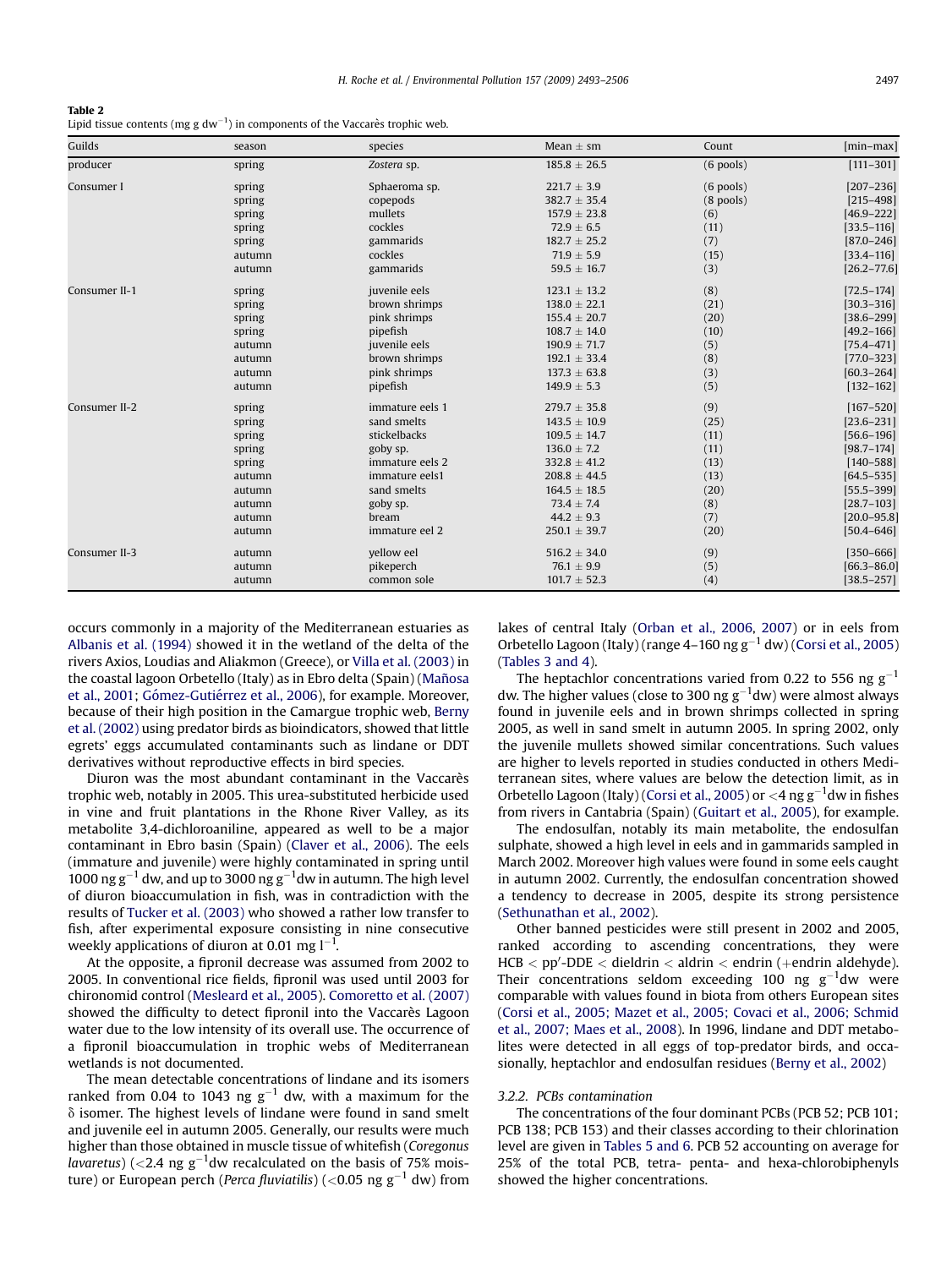#### <span id="page-5-0"></span>Table 3

2498 Mean muscle tissue concentration and range [minimum–maximum] (ng g<sup>-1</sup> dw) of HCH, heptachlor and endosulfan (isomers and/or metabolite) in trophic web components of the Vaccarès Lagoon (Camargue, France), sampled in spring and autumn 2002 and 2005. (n) = counts of individuals,  $(n^+)$  = count of pools. nm = not measured; nd = not detected.

| species         | Season of sampling  | $\alpha$ -HCH      | $\beta$ -HCH    | $\gamma$ -HCH        | δ-HCH           | heptachlor       | heptachlor-epoxide   | $\alpha$ endosulfan        | $\beta$ endosulfan | endosulfan sulphate  |
|-----------------|---------------------|--------------------|-----------------|----------------------|-----------------|------------------|----------------------|----------------------------|--------------------|----------------------|
| cardium         | spring 2002 (13)    | $1.77$ [nd-8.2]    | nm              | $1.79$ [nd-17.2]     | 7.56 [nd-46]    | 12.2 [0.17-36]   | 3.75 [0.23-24]       | $1.9$ [nd-4.8]             | $0.4$ [nd-3.32]    | $9.4$ [nd-51.2]      |
|                 | autumn 2002 (6)     | $0.12$ [nd-0.69    | nm              | $0.45$ [nd-2.70]     | $0.9$ [nd-4.0]  | $0.8$ [nd-3.31]  | $2.23$ [nd-4.06]     | $1.4$ [nd-7.3]             | $0.9$ [nd-3.3]     | 14.8 [nd-86.3]       |
|                 | spring 2005         | nm                 | nm              | nm                   | nm              | nm               | nm                   | nm                         | nm                 | nm                   |
|                 | autumn 2005         | nm                 | nm              | nm                   | nm              | nm               | nm                   | nm                         | nm                 | nm                   |
| gammarids       | spring 2002 (4*)    | 24.6 [1.46-57.0]   | nm              | 43.2 [20-69]         | 260 [90-476]    | 155 [21-324]     | 40.0 [16-94]         | 74.8 [63-101]              | 19.0 [nd-75]       | 336.5 [nd-1345]      |
|                 | autumn 2002 (3*)    | $nd-$              | nm              | 2.95 [nd-4.96]       | nd              | 39.8 [nd-83.8]   | $0.02$ [nd- $0.02$ ] | 6.2 $[nd-10.7]$            | $nd-$              | $22.1$ [nd-43]       |
|                 | spring 2005 (6)     | $9.18$ [3.09-18.6] | 14.0 [nd-37]    | 20.8 [9.6-55]        | $6.8$ [0.16-15] | $1.54$ [nd-5.91] | 17.2 [nd-48.7]       | 25.6 [nd-37]               | 14.2 [ $nd-85$ ]   | 64.2 [5.6-122]       |
|                 | autumn 2005         | nm                 | nm              | nm                   | nm              | nm               | nm                   | nm                         | nm                 | nm                   |
| brown shrimp    | spring 2002 (19)    | $2.21$ [nd-6.5]    | nm              | $1.78$ [nd- $10.5$ ] | $17.4[nd-106]$  | 18.3 [nd-97.7]   | 4.13 $[nd-14.7]$     | 6.2 $[nd-21.1]$            | 4.7 $[nd-61.2]$    | 38.1 [nd-182.1]      |
|                 | autumn 2002 (7)     | $2.10$ [nd-5.70]   | nm              | $9.53$ [nd-35.8]     | 32[1.45-106]    | 26.9 [nd-71.2]   | 152.2 [nd-825]       | 12.6 $\lceil nd-47 \rceil$ | 174 [nd-819]       | 54.6 [nd-255]        |
|                 | spring 2005 (9)     | 6.77 [0.95-19.3]   | $1.8$ [nd-9.5]  | 217 [0.9-51]         | 26 [0.21-75]    | 80 [31-169]      | 149 [26-476]         | 17.6 [nd-77]               | 11.4 $[nd-23]$     | 62.1 [nd-120]        |
|                 | autumn 2005 (6)     | $6.32$ [nd-13.8]   | $1.0$ [nd-4.1]  | 46.8 [nd-120]        | 35.4 [8.9-61]   | $109$ [nd-265]   | 224 [56-552]         | $14$ [nd-77]               | $14.6$ [5-31]      | 102 [16-289]         |
| pink shrimp     | spring 2002 (17)    | $7.04$ [nd-21.2]   | nm              | 5.66 [nd-20.9]       | 33 [nd-194]     | 71.1 [nd-480]    | 12.9 [nd-71.9]       | 20.5 [nd-117]              | 37 [nd-174]        | 49.6 [nd-400]        |
|                 | autumn $2002(3^*)$  | $4.71$ [nd-14.1]   | nm              | $5.08$ [nd-8.6]      | $6.7$ [nd-16]   | $16.3$ [5.8-37]  | $8.3$ [nd-13.2]      | 118 [3.4-335]              | 195 [4-562]        | 72.9 [3.98-203]      |
|                 | spring 2005 (9)     | 12.1 [1.94-33.4]   | $37[0.1 - 109]$ | 65 [0.14-218]        | 49 [nd-157]     | $34$ [nd-112]    | 52.6 [nd-144]        | $1.8$ [nd-17]              | $22.8$ [nd-69]     | 26.8 [nd-53.3]       |
|                 | autumn 2005         | nm                 | nm              | nm                   | nm              | nm               | nm                   | nm                         | nm                 | nm                   |
| stickelback     | spring 2002 (19)    | 5.92 [nd-19.1]     | nm              | 12.5 [nd-64.9]       | 100 [nd-548]    | 38.5 [nd-130]    | 19.5 [nd-120.9]      | 29.3 [nd-166]              | $3.9$ [nd-66.8]    | $1.7$ [nd- $10.4$ ]  |
|                 | autumn $2002(2^*)$  | 6.45 [5.64-7.27]   | nm              | 31 [6.24-55.7]       | 1044 753 - 1334 | 45.8 [25-67]     | 32.0 [21-44]         | 109 [20-197]               | 69 [19-120]        | 15.0 [nd-30.0]       |
|                 | spring 2005         | nm                 | nm              | nm                   | nm              | nm               | nm                   | nm                         | nm                 | nm                   |
|                 | autumn 2005         | nm                 | nm              | nm                   | nm              | nm               | nm                   | nm                         | nm                 | nm                   |
| pipefish        | spring 2002 (7)     | $2.38$ [nd-8.4]    | nm              | 22.1 [nd-93.0]       | 37 [nd-180]     | 248 [nd-1292]    | 12.4 [nd-66.2]       | $30.9$ [nd-93]             | nd                 | $0.4$ [nd-2.56]      |
|                 | autumn 2002         | nm                 | nm              | nm                   | nm              | nm               | nm                   | nm                         | nm                 | nm                   |
|                 | spring 2005 (6*)    | $0.68$ [nd-1.23]   | 3.6 $[nd-6.9]$  | $8.6$ [2.6-14.2]     | 14.0 [nd-37]    | 1.56 $[nd-4.07]$ | 4.94 $[nd-14.4]$     | nd                         | $8.7$ [2-17.0]     | 13.6 [nd-46.9]       |
|                 | autumn 2005 $(5^*)$ | 5.79 [1.05-18.0]   | $2.36$ [nd-11]  | 29.6 [nd-58.9]       | 31.0 [10-55]    | 94.4 [44-198]    | 174.2 [35-295]       | $1.5$ [nd-7.38]            | $15.8$ [2-34]      | 15.6 [nd-48.2]       |
| goby sp.        | spring 2002 (17)    | $9.32$ [nd-39.3]   | nm              | 15.6 $[nd-65]$       | 18.0 [nd-94]    | 53.8 [3.5-156]   | 12.0 $[nd-30.3]$     | 38 [2.4-105]               | 14.2 [nd-74]       | $81.6$ [nd-561]      |
|                 | autumn 2002 (13)    | $5.94$ [nd-30]     | nm              | $3.88$ [nd-21]       | 99 [nd-554]     | 37.9 [nd-225]    | $17.4$ [nd-131.6]    | 17.5 [nd-132]              | $13.6[nd-135]$     | 27.8 [nd-152]        |
|                 | spring 2005         | nm                 | nm              | nm                   | nm              | nm               | nm                   | nm                         | nm                 | nm                   |
|                 | autumn 2005         | nm                 | nm              | nm                   | nm              | nm               | nm                   | nm                         | nm                 | nm                   |
| juvenile mullet | spring 2002 (5)     | 18.9 [2.96-34.7]   | nm              | 80.6 [58-107]        | 72.3[13-122]    | 360 [8-1555]     | 26.6 [nd-72]         | 42.6 [5.5-98]              | nd                 | $0.05$ [nd- $0.09$ ] |
|                 | autumn 2002         | nm                 | nm              | nm                   | nm              | nm               | nm                   | nm                         | nm                 | nm                   |
|                 | spring 2005 (6)     | $9.16$ [2.74-36.2] | $9.8$ [5-16]    | $25.0$ [9.4-61.]     | 68.4 [57-86]    | $2.55$ [nd-6.39] | $10.4$ [4.03-32.7]   | 10.2 $[nd-51]$             | 46.7 [16-64]       | nd                   |
|                 | autumn 2005         | nm                 | nm              | nm                   | nm              | nm               | nm                   | nm                         | nm                 | nm                   |
| sand smelt      | spring 2002 (17)    | 12.8 [0.96-31.5]   | nm              | 5.36 [nd-17.6]       | 33 [nd-200]     | 82.8 [nd-245]    | 13.7 [nd-84.4]       | $21.1$ [nd-60]             | 16.7[nd-113]       | 44.3 [nd-183]        |
|                 | autumn 2002 (6)     | 14.0 [nd-28.4]     | nm              | $9.21$ [nd-49]       | 11.9 $[nd-72]$  | 16.2 $[nd-46]$   | 28.0 [nd-89]         | 53.8 [24-102]              | 44.0 [nd-88]       | 167 [79-334]         |
|                 | spring 2005 (14)    | $8.61$ [nd-64.2]   | $23.4$ [nd-93]  | 654 [nd-1999]        | 122 [nd-407]    | $9.61$ [nd-22.9] | 3.3 $[nd-16.0]$      | 4.2 $[nd-16.3]$            | 17.5 $[nd-58]$     | 4.6 $[nd-65]$        |
|                 | autumn 2005 (9)     | 8.52 [nd-28.1]     | $9.2$ [nd-37]   | 10.2 [ $nd-54.1$ ]   | 42 [nd-119]     | 77.4 [3.9-208]   | 212.6 [10-793]       | 19.3 [ $nd-53$ ]           | 63 $[2-496]$       | 95 [nd-253]          |
| juvenile eel    | spring 2002 (3)     | 68.3 [33.1-88.8]   | nm              | $2.78$ [nd-8.3]      | nd              | 30.0 [nd-90.0]   | 77.0 [55.0-100]      | nd                         | 44 [nd-131]        | 226 [128-356]        |
|                 | autumn 2002         | nm                 | nm              | nm                   | nm              | nm               | nm                   | nm                         | nm                 | nm                   |
|                 | spring 2005 (3)     | 8.90 [4.82-11.9]   | 130[76-205]     | 263 [165-424]        | 251[150-404]    | 556 [379-805]    | $31.6$ [nd-68.7]     | nd                         | 80 [39-102]        | 257 [88-511]         |
|                 | autumn 2005 (3)     | $7.69$ [nd-23.1]   | 1.5 $[nd-4.4]$  | nd                   | 42.2 [23-67]    | 124 [12-190]     | 63.2 [26.1-137]      | 14.0 [7.8-23]              | $6.0$ [nd-18]      | 16 $[nd-48]$         |
| immature eel 1  | spring 2002 (6)     | 98 [6.5-378]       | nm              | $27$ [1.1-99]        | $0.23[nd-0.7]$  | 49.6 [nd-181]    | 45.0 [nd-150]        | 31.4 [nd-176]              | 163 [nd-953]       | 238 [nd-1429]        |
|                 | autumn 2002 (6)     | $8.9$ [nd-53.5]    | nm              | $9.39$ [nd-28]       | nd              | 69.5 [nd-217]    | $10.3$ [nd-28]       | 24.5 [nd-68]               | $9.5$ [nd-24]      | $4.8$ [nd-20]        |
|                 | spring $2005(4)$    | $6.90$ [1.7-18.6]  | $33$ [nd-76]    | 272 [193-418]        | 125 [72-206]    | 133 [15-485]     | 44.5 $[nd-165]$      | nd                         | 23.9 [21-30]       | $9.8$ [nd-22]        |
|                 | autumn 2005 (7)     | $7.19$ [nd-23.3]   | 1.56 $[nd-8]$   | nd                   | 58 [38-131]     | 230 [9.5-638]    | 35.4 [5.32-69.0]     | $22.7$ [2-55]              | $12$ [nd-37]       | 86.6 [nd-237]        |
| immature eel 2  | spring 2002 (3)     | 53.9 [10. - 121]   | nm              | $12.5$ [2.2-32]      | 27.5 [nd-77]    | $21.2$ [nd-64]   | 43.6 $[nd-106]$      | 35.7 [3.4-95]              | 125 [nd-374]       | 924 [nd-2773]        |
|                 | autumn 2002 (4)     | $15.3$ [nd-61.2]   | nm              | 5.77 [nd-11.8]       | 39 [nd-156]     | 63.7 [nd-206]    | $12.1$ [nd-23.9]     | 54 [15-130]                | 30 $[nd-110]$      | 384 [nd-867]         |
|                 | spring 2005 (11)    | $1.87$ [nd-4.91]   | 12.8 $[nd-31]$  | 104 [33.7-216]       | 52 [9.9-82.7]   | 15.4 [1.4-29]    | 10.9 [0.42-73.9]     | $1.5$ [nd-7.4]             | 20.9 [2.8-92]      | 56.8 [nd-378]        |
|                 | autumn 2005 (9)     | $3.72$ [nd-29.3]   | $0.57[nd-2.1]$  | $0.59$ [nd-5.32]     | 25.9 [9.1-48]   | 147 [33-311]     | 32.8 [3.93-78]       | 17.7 [5.4-38]              | $12.5[nd-29]$      | 71.2 [5.1-157]       |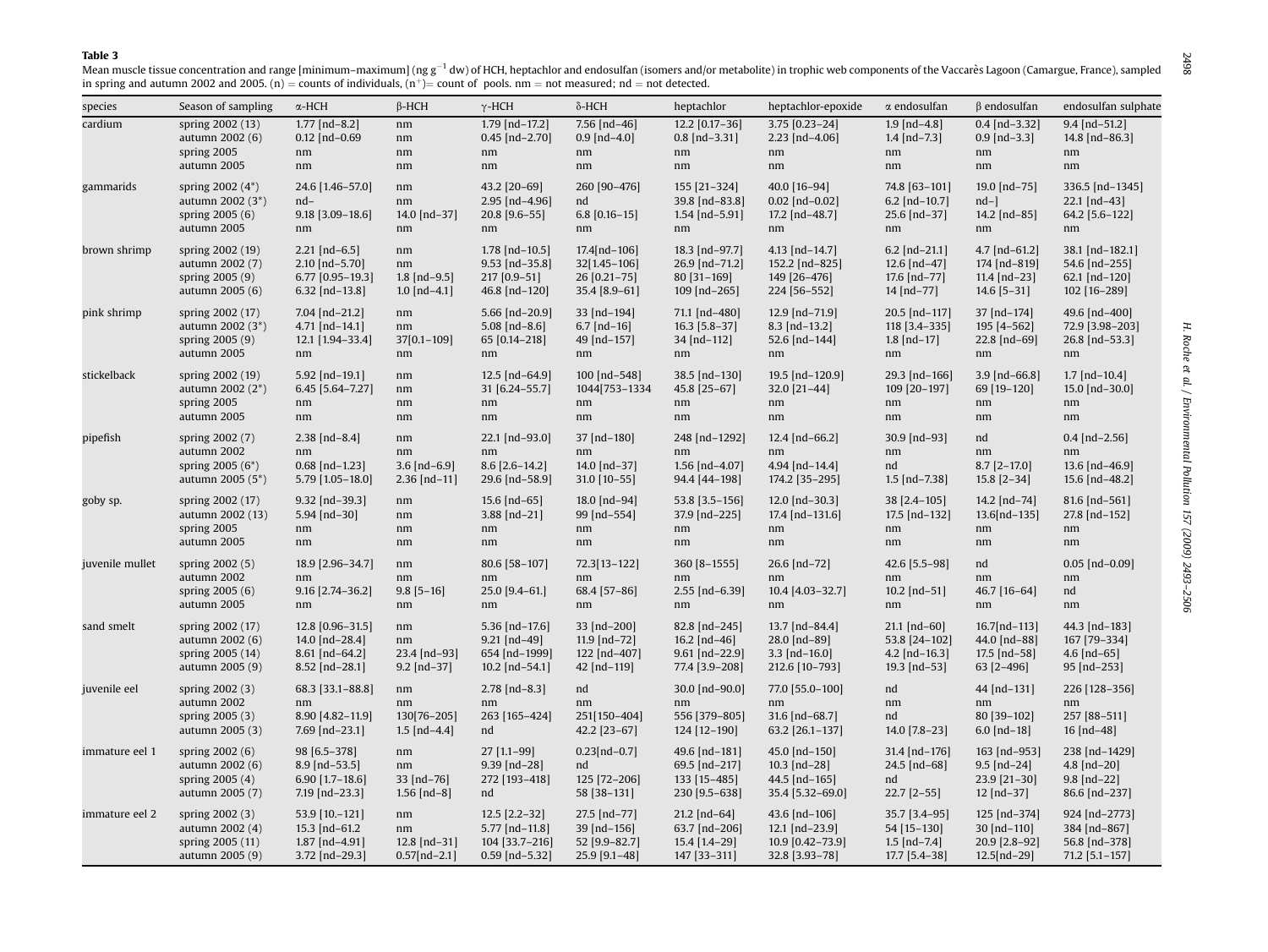#### Table 4

Mean muscle tissue concentration and range [minimum–maximum] (ng g<sup>-1</sup> dw) of HCB, pp<sup>1</sup>-DDE, aldrin, dieldrin, endrin, endrin aldehyde, fipronil and diuron, in trophic web components of the Vaccarès Lagoon, (Camargue, France) sampled in spring and autumn 2002 and 2005. (n) = count of individuals, (n<sup>+</sup>)= count of pools. nm = not measured; nd = not detected.

| species        | season of sampling | HCB                | pp'-DDE                     | aldrin           | dieldrin            | endrin           | endrin aldehyde  | fipronil           | diuron            |
|----------------|--------------------|--------------------|-----------------------------|------------------|---------------------|------------------|------------------|--------------------|-------------------|
| cardium        | spring 2002 (13)   | 40.4 [nd-444]      | $1.0$ [nd-7.8]              | 4.4 $[nd-14.2]$  | $1.7$ [nd- $18.0$ ] | $1.6$ [nd-7.3]   | $7.7$ [nd-26.0]  | $3.3$ [0.2-7.9]    | 157 [nd-506]      |
|                | autumn 2002 (6)    | 1.8 $[nd-6.9]$     | $5.4$ [nd-17.2]             | $2.7$ [nd-4.73]  | 4.85 $[nd-21.1]$    | $1.9$ [nd-8.9]   | 12.0 $[nd-50.1]$ | 6.3 $[nd-18.5]$    | 37.9 [2.47-113]   |
|                | spring 2005        | nm                 | nm                          | nm               | nm                  | nm               | nm               | nm                 | nm                |
|                | autumn 2005        | nm                 | nm                          | nm               | nm                  | nm               | nm               | nm                 | nm                |
| gammarids      | spring 2002 (4*)   | $0.3$ [nd-1.00]    | 4.6 $[nd-15.8]$             | 98.0 [21.2-198]  | 41.6 [4.0-111]      | 41.8 [nd-112]    | 191.3 [nd-765]   | 27.7 [nd-57.8]     | 277.2 [nd-1109]   |
|                | autumn 2002 (3*)   | 11.6 $[nd-20.4]$   | 31.6 [nd-92.1]              | 19.6 [nd-48.3]   | nd                  | nd               | nd               | $9.1$ [nd-13.8]    | 168.4 [nd-460]    |
|                | spring 2005 (6)    | 21.5 [13.0-32.2]   | $6.0$ [nd-13.2]             | 162.4 [11.1-357] | $10.4$ [nd-43.0]    | 19.1 [nd-69.1]   | 15.6 [nd-93.6]   | nd                 | $18.3$ [nd-57.1]  |
|                | autumn 2005        | nm                 | nm                          | nm               | nm                  | nm               | nm               | nm                 | nm                |
| brown shrimp   | spring 2002 (19)   | 3.3 $[nd-37.7]$    | 4.5 $[nd-38.9]$             | $7.5$ [nd-25.0]  | 10.0 $[nd-48.2]$    | 8.8 [nd-76.3]    | 21.4 [nd-95.3]   | 20.9 [nd-291]      | 77.9 [nd-10]      |
|                | autumn 2002 (7)    | $0.7$ [nd-1.7]     | 1.1 $\lceil nd-4.2 \rceil$  | 30.7 [0.6-71.9]  | 60.3 [nd-195.1]     | nd               | 41.8 $[nd-145]$  | 10.7 [nd-39.3]     | 12.8 [1.42-21.7]  |
|                | spring 2005 (9)    | $3.1$ [0.4-9.0]    | 4.4 $\lceil nd-20.2 \rceil$ | $7.5$ [nd-20.5]  | 11.2 $[nd-23.2]$    | $5.2$ [nd-21.1]  | $9.0$ [nd-30.7]  | 25.9 [nd-218]      | 149.9 [81.3-261]  |
|                | autumn 2005 (6)    | 19.9 [9.54-42.6]   | $4.78$ [2.1-13.4]           | $0.21$ [nd-1.25] | 13.1 $[nd-29.3]$    | 12.2 [nd-22.9]   | 27.1 [nd-150]    | $7.4$ [nd-22.4]    | 225 [15.1-443]    |
| pink shrimp    | spring 2002 (17)   | 4.6 $[nd-12.6]$    | 4.6 $[nd-13.8]$             | 23.4 [nd-113]    | 11.9 [nd-34.7]      | 21.2 [nd-115]    | 53.6 [nd-205]    | 20.8 [nd-94.5]     | 70.1 [nd-34]5     |
|                | autumn 2002 (3*)   | $1.3$ [0.0-3.7]    | $0.9$ [nd-2.8]              | $5.5$ [2.9-7.3]  | 30.6 [4.5-80.9]     | 94.4 [0.5-282]   | 59.8 [8.7-143]   | 41.3 [nd-99.9]     | 32.8 [10.4-66.9]  |
|                | spring 2005 (9)    | 18.8 [4.0-30.9]    | $30.4$ [nd-252]             | 134.3 [nd-534]   | $15.3$ [2.6-31.0]   | $6.9$ [nd-26.3]  | 14.5 [nd-39.2]   | 57.7 [nd-506]      | $20.4$ [0.3-86.4] |
|                | autumn 2005        | nm                 | nm                          | nm               | nm                  | nm               | nm               | nm                 | nm                |
| stickelback    | spring 2002 (19)   | 4.8 $[nd-25.5]$    | 15.8 [nd-76.6]              | $41.4$ [nd-216]  | $28.9$ [nd-183]     | 158.6 [nd-2676]  | 3.6 [nd-37.5]    | $23.2$ [nd-229]    | 227.1 [nd-764]    |
|                | autumn 2002 (2*)   | 51.7 [1.0-103]     | 78.4 [2.9-154]              | 36.2 [14.7-57.7] | 26.5 [19.7-33.2]    | $2.2$ [nd-4.4]   | $8.9$ [8.3-9.5]  | 25.9 [19.1-32.8]   | 225 [9.26-440]    |
|                | spring 2005        | nm                 | nm                          | nm               | nm                  | nm               | nm               | nm                 | nm                |
|                | autumn 2005        | nm                 | nm                          | nm               | nm                  | nm               | nm               | nm                 | nm                |
| pipefish       | spring 2002 (7)    | 6.7 $[nd-41.4]$    | nd                          | 39.5 [nd-275]    | 30.0 [nd-197]       | 10.8 $[nd-73.6]$ | nd               | $8.2$ [nd-43.4]    | 35.3 [nd-129]     |
|                | autumn 2002        | nm                 | nm                          | nm               | nm                  | nm               | nm               | nm                 | nm                |
|                | spring 2005 (6*)   | $6.9$ [5.1-9.3]    | 19.3 [4.8-28.3]             | 13.1 [nd-33.4]   | $4.3$ [1.4-10.4]    | $9.9$ [nd-21.6]  | 14.6 [nd-35.2]   | $2.7$ [nd-9.1]     | $7.2$ [nd-22.9]   |
|                | autumn 2005 (5*)   | 10.1 [3.34-19.2]   | $1.57$ [0.5-3.05]           | $0.29$ [nd-1.47] | 4.86 [1.38-13.5]    | $4.37$ [nd-10.7] | $2.1$ [nd-10.6]  | 14.4 [ $nd-41.7$ ] | 113 [1.35-540]    |
| goby sp.       | spring 2002 (17)   | $5.2$ [nd-26.9]    | $8.8$ [nd-64.3]             | 33.3 [nd-101]    | 20.2 [nd-96.9]      | 67.7 [nd-729]    | 71.4 [nd-564]    | 21.4 [nd-103]      | 103 [11.1-319]    |
|                | autumn 2002 (13)   | 4.9 $[nd-26.4]$    | $3.1$ [nd-22.8]             | 30.4 [nd-134]    | 9.1 $[nd-64.1]$     | 16.2 [nd-196.5]  | 5.6 $[nd-48.1]$  | $7.4$ [nd-34.4]    | 329 [2.87-1242]   |
|                | spring 2005        | nm                 | nm                          | nm               | nm                  | nm               | nm               | nm                 | nm                |
|                | autumn 2005        | nm                 | nm                          | nm               | nm                  | nm               | nm               | nm                 | nm                |
| juv. mullet    | spring 2002 (5)    | $0.3$ [nd-1.2]     | 11.9 [nd-38.4]              | 120 [5.4-320]    | 27.4 [2.5-68.1]     | $7.1$ [nd-16.0]  | nd               | $9.0$ [nd-19.8]    | 53.2 [nd-258]     |
|                | autumn 2002        | nm                 | nm                          | nm               | nm                  | nm               | nm               | nm                 | nm                |
|                | spring 2005 (6)    | $9.1$ [0.0-47.2]   | $7.5$ [nd-29.8]             | 148.5 [90.9-250] | $10.7$ [3.8–38.6]   | 26.7 [nd-94.1]   | 16.3 $[nd-60.5]$ | $0.2$ [nd-0.7]     | 39.0 [nd-180.4]   |
|                | autumn 2005        | nm                 | nm                          | nm               | nm                  | nm               | nm               | nm                 | nm                |
| sand smelt     | spring 2002 (17)   | 6.5 $[nd-33.1]$    | 107.2 [nd-1140]             | 31.9 [nd-94.5]   | $7.4$ [nd-31.1]     | 11.4 [nd-74.7]   | 69.8 [nd-298]    | 10.6 $[nd-31.5]$   | 371 [11.8-1933]   |
|                | autumn 2002 (6)    | $0.7$ [nd-1.8]     | 6.2 $[nd-14.5]$             | $25.4$ [nd-64.5] | 36.0 [nd-118.9]     | 11.7 [nd-35.7]   | 85.0 [nd-324]    | 33.4 [nd-200.6]    | 41.5 [0.19-202]   |
|                | spring 2005 (14)   | 20.0 [nd-61.5]     | 17.6 [nd-63.2]              | 289 [nd-1396]    | 5.6 $[nd-23.2]$     | 22.1 [nd-57.1]   | $7.5$ [nd-25.8]  | $0.6$ [nd-6.3]     | 125 [nd-702]      |
|                | autumn 2005 (9)    | 15.3 [nd-28.6]     | 10.2 [ $nd-34.9$ ]          | 21.8 [1.8-105]   | $11.2$ [3.0-16.6]   | 13.9 [nd-45.5]   | 15.2 [nd-49.4]   | 5.8 [nd-34.2]      | 151 [7.63-465]    |
| juvenile eel   | spring 2002 (3)    | $3.8$ [nd-11.3]    | $2.8$ [nd-8.4]              | 186 [180-190]    | nd                  | 145 [nd-348]     | 61.6 $[nd-185]$  | $9.0$ [nd-27.1]    | nd                |
|                | autumn 2002        | nm                 | nm                          | nm               | nm                  | nm               | nm               | nm                 | nm                |
|                | spring 2005 (3)    | nd                 | 17.6 [4.3-30.3]             | $4.5$ [nd-13.4]  | 12.9 [nd-38.8]      | 85.7 [65.9-95.7] | 253 [81.1-[406]  | 54.9 [nd-92.7]     | 3079 [1827-5259]  |
|                | autumn 2005 (3)    | 4.31 $[nd-11.8]$   | $21.2$ [nd-48.2]            | 11.5 $[nd-34.6]$ | 14.5 [nd-37.1]      | 50.9 [nd-126.4]  | 144 [49.8-266]   | 77.0 [nd-189]      | 688 [548-861]     |
| immature eel 1 | spring 2002 (6)    | $0.7$ [nd-3.3]     | 15.5 $[nd-45.1]$            | 257 [9.6-1200]   | 93.8 [nd-558]       | 199 [nd-1054]    | 195 [nd-1169]    | 175 [0.5-575]      | $12.2$ [nd-35.6]  |
|                | autumn 2002 (6)    | 6.2 $[nd-14.8]$    | 13.1 [5.0-32.0]             | 14.7 [nd-35.5]   | 12.7 [nd-44.9]      | $4.6$ [nd-19.5]  | 26.6 [nd-102]    | 15.0 [nd-42.0]     | 30.4 [nd-101]     |
|                | spring 2005 (4)    | 20.8 [15.7-26.9]   | 17.7 [8.2-30.2]             | 106 $[nd-165]$   | $9.0$ [nd-26.7]     | 59.7 [47.1-67.7] | 40.7 [9.9-109]   | 32.8 [9.9-68.2]    | 3073 [2590-4212]  |
|                | autumn 2005 (7)    | $0.58$ [nd-2.88]   | 1.43 $[nd-7.13]$            | nd               | 4.55 $[nd-7.3]$     | 15.3 $[nd-45.8]$ | 49.0 [nd-101]    | 57.9 [nd-137]      | 1453 [514-2884]   |
| immature eel 2 | spring 2002 (3)    | $8.1$ [nd-14.8]    | 49.4 [10.9-99.5]            | 101.4 [8.4-240]  | 73.0 [1.0-216]      | 41.2 $[nd-124]$  | 506 [nd-1519]    | 76.9 [0.5-228]     | 210 [6.1-570]     |
|                | autumn 2002 (4)    | $2.6$ [nd-7.4]     | 18.8 [6.2-35.7]             | 31.5 [2.32-66.5] | 68.3 [15.7-216]     | $3.4$ [nd-7.8]   | 189.8 [nd-705]   | nd                 | 108 [22.5-284]    |
|                | spring 2005 (11)   | 11.0 $[nd-29.1]$   | 23.1 [4.9-48.4]             | 120.4 [nd-292.8] | 27.4 [nd-198]       | 62.4 [14.9-301]  | 36.1 [nd-217]    | $8.7$ [nd-26.1]    | 1568 [1137-2146]  |
|                | autumn 2005 (9)    | 1.42 [ $nd-3.40$ ] | 1.16 $[nd-6.36]$            | $2.56$ [nd-23.0] | $2.52$ [nd-8.6]     | $3.69$ [nd-12.9] | 15.8 [nd-82.8]   | $10.7$ [nd-86]     | 960 [331-1962]    |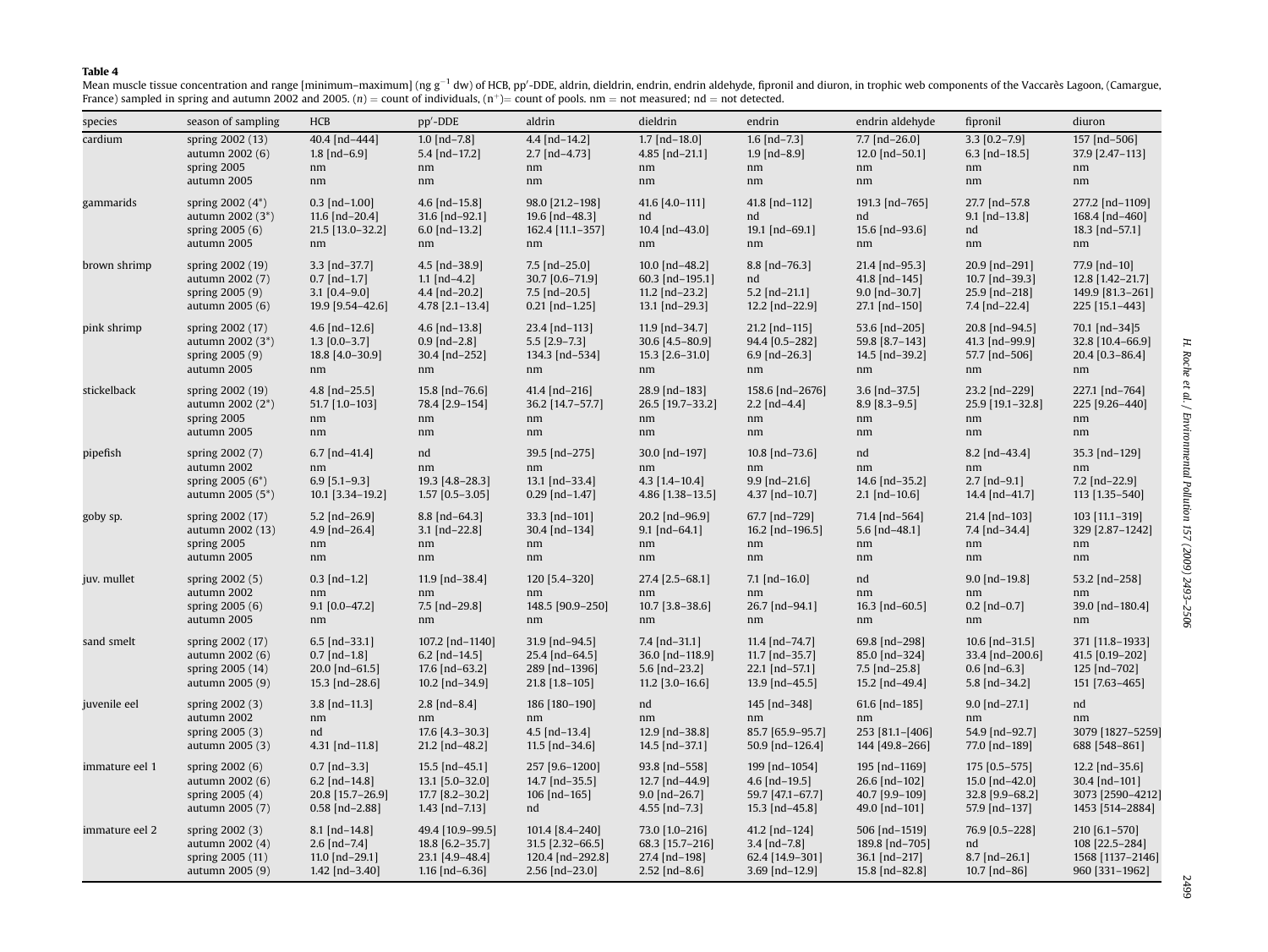<span id="page-7-0"></span>Table 5

Concentration of some PCB congeners in components of the Vaccares trophic web in spring and autumn 2002. Representative congeners and chlorination classes of PCB in ng  $g^{-1}$  dw. nd = not detected.

|             | $ng g^{-1}$ dw |                      | <b>PCB 52</b>                | <b>PCB 101</b>                        | <b>PCB 138</b>                           | <b>PCB 153</b>                            | $\Sigma$ di-CB                           | $\Sigma$ tri-CB             | $\sum$ tetra-CB                  | $\sum$ penta + hexa-CB        | $\sum$ hepta-CB                       | $\sum$ octa-CB              |
|-------------|----------------|----------------------|------------------------------|---------------------------------------|------------------------------------------|-------------------------------------------|------------------------------------------|-----------------------------|----------------------------------|-------------------------------|---------------------------------------|-----------------------------|
| Spring 2002 | cardium        | $(11$ pools)         | $421 \pm 136$                | $3.0 \pm 2.5$                         | $2.3 \pm 1.9$                            | $51.9 \pm 48.6$                           | $273 \pm 132$                            | $988 \pm 376$               | $2764 \pm 1194$                  | $990 \pm 628$                 | $147. \pm 196$                        | $35.3 \pm 28.9$             |
|             | brown shrimp   | $(12 \text{ pools})$ | $[nd-1566]$<br>$310 \pm 124$ | $\lceil nd-28\rceil$<br>$9.8 \pm 4.9$ | $\lceil nd-21 \rceil$<br>$52.4 \pm 50.1$ | $\lceil nd-537 \rceil$<br>$67.4 \pm 28.7$ | $[nd-1548]$<br>$45.1 \pm 22.2$           | $[nd-3145]$<br>$138 \pm 34$ | $[364 - 13913]$<br>$350 \pm 119$ | $[14 - 6958]$<br>$217 \pm 97$ | $[nd-1082]$<br>$139 \pm 79$           | $[nd-321]$<br>$4.1 \pm 2.5$ |
|             |                |                      | $\lceil nd-1439\rceil$       | $[nd-58]$                             | $[nd-604]$                               | [ $nd-334$ ]                              | $[nd-262]$                               | $[17 - 345]$                | $[13 - 1297]$                    | $[13 - 1233]$                 | $[6 - 987]$                           | $[nd-29]$                   |
|             | pink shrimp    | $(12 \text{ pools})$ | $271 \pm 90$                 | $39.8 \pm 15.8$                       | $6.1 \pm 2.0$                            | $57.2 \pm 25.6$                           | $153 \pm 107$                            | $584 \pm 134$               | $961 \pm 310$                    | $639 \pm 233$                 | $351 \pm 252$                         | $127 \pm 116$               |
|             |                |                      | $[nd-869]$                   | $[nd-142]$                            | $\lceil nd-17 \rceil$                    | $[1 - 332]$                               | $[nd-1312]$                              | $[160 - 1654]$              | $[112 - 3496]$                   | $[46 - 2922]$                 | $[22 - 3117]$                         | $[nd-1408]$                 |
|             | juvenile eel   | (2)                  | $5396 \pm 4174$              | $21.8 \pm 21.8$                       | $40.4 \pm 40.4$                          | nd                                        | $318 \pm 225$                            | $639 \pm 555$               | $3799 \pm 2928$                  | $4309 \pm 1398$               | $392 \pm 111$                         | nd                          |
|             |                |                      | $[1222 - 9570]$              | $[nd-65]$                             | $\lceil nd-121 \rceil$                   |                                           | [ $nd-753$ ]                             | $[83 - 1750]$               | $[500 - 9639]$                   | $[1570 - 6161]$               | $[203 - 589]$                         |                             |
|             | pipefish       | (4)                  | nd                           | $17.8 \pm 7.1$                        | $19.4 \pm 19.4$                          | $16.4 \pm 12.8$                           | $13.6 \pm 4.7$                           | $576 \pm 105$               | $66\pm28$                        | $153 \pm 76$                  | $72.7 \pm 25.4$                       | $19.4 \pm 19.4$             |
|             |                |                      |                              | $\lceil nd-35\rceil$                  | [ $nd-78$ ]                              | $[nd-54]$                                 | $[nd-22]$                                | $[341 - 814]$               | $[16 - 139]$                     | $[10 - 359]$                  | $[20-142]$                            | $[nd-78]$                   |
|             | stickleback    | (11)                 | $95.9 \pm 40.7$              | $31.5 \pm 18.6$                       | $1.3 \pm 1.3$                            | $17.0 \pm 12.2$                           | $65.2 \pm 22.2$                          | $302.7 \pm 82.9$            | $200 \pm 92$                     | $225 \pm 60$                  | $72.3 \pm 36.3$                       | $1.35 \pm 1.25$             |
|             |                |                      | $[nd-379]$                   | $[nd-207]$                            | $\lceil nd-14 \rceil$                    | [ $nd-136$ ]                              | $[nd-189]$                               | $[22 - 1003]$               | $[12 - 1058]$                    | $[8 - 570]$                   | [ $nd-417$ ]                          | $[nd-14]$                   |
|             | sand smelt     | (8)                  | $455 \pm 376$                | $23.3 \pm 13.6$                       | $35.9 \pm 30.3$                          | $121.0 \pm 57.2$                          | $218 \pm 140$                            | $1065 \pm 327$              | $1952 \pm 950$                   | $1386 \pm 524$                | $295 \pm 117$                         | $48.1 \pm 36$               |
|             |                |                      | $[nd-3090]$                  | $\lceil nd-147 \rceil$                | $[nd-337]$                               | $[nd-636]$                                | $[nd-1418]$                              | $[83 - 3648]$               | $[213 - 10921]$                  | $[64 - 6144]$                 | $[nd-1266]$                           | [ $nd-411$ ]                |
|             | goby sp.       | (11)                 | $66.8 \pm 39.3$              | $10.3 \pm 7.5$                        | $13.0 \pm 11.7$                          | $46.9 \pm 17.2$                           | $28.7 \pm 18.0$                          | $121 \pm 58$                | $288 \pm 123$                    | $495 \pm 275$                 | $203 \pm 117$                         | nd                          |
|             | immature eel 1 | (6)                  | $[nd-441]$<br>$250 \pm 162$  | $[nd-80]$<br>$10.0 \pm 3.3$           | $[nd-130]$<br>nd                         | $\lceil nd-164 \rceil$<br>$164 \pm 143$   | $[nd-201]$<br>$26.3 \pm 13.9$            | $[nd-643]$<br>$154 \pm 61$  | $[1 - 1349]$<br>$314\pm158$      | $[5 - 3062]$<br>$954 \pm 384$ | $[nd-1285]$<br>$20.4 \pm 12.5$        | nd                          |
|             |                |                      | $[13 - 1047]$                | $\lceil nd-19 \rceil$                 |                                          | $\lceil nd-877 \rceil$                    | $[nd-95]$                                | $[6 - 363]$                 | $[29-1072]$                      | $[81 - 2410]$                 | $[nd-80]$                             |                             |
|             | immature eel 2 | (3)                  | $643 \pm 466$                | $294 \pm 194$                         | $60.0 \pm 31.0$                          | $6.4 \pm 3.8$                             | $127 \pm 68$                             | $203 \pm 50$                | $991 \pm 493$                    | $9521 \pm 1430$               | $244 \pm 130$                         | nd                          |
|             |                |                      | $[8 - 1552]$                 | $[12 - 664]$                          | $\lceil nd-104 \rceil$                   | $[nd-13]$                                 | $[nd-232]$                               | $[117 - 290]$               | $[35 - 1678]$                    | $[94]-1441]$                  | $[29 - 479]$                          |                             |
| Autumn 2002 | cardium        | $(6$ pools)          | $51.0 \pm 12.0$              | $0.7 \pm 0.7$                         | nd                                       | nd                                        | nd                                       | $40.8 \pm 6.8$              | $90\pm17$                        | $28l \pm l20$                 | $15.7 \pm 13.7$                       | $11.6 \pm 7.4$              |
|             |                |                      | $[12 - 100]$                 | $\lceil nd-4 \rceil$                  |                                          |                                           |                                          | $[9 - 55]$                  | $[31 - 148]$                     | $[101 - 1120]$                | $\lceil nd-84\rceil$                  | $[nd-47]$                   |
|             | gammarids      | $(3$ pools)          | $77.2 \pm 29.0$              | $10.5 \pm 8.2$                        | $6.8 \pm 6.8$                            | $1.8 \pm 1.8$                             | nd                                       | $213 \pm 109$               | $113 \pm 38$                     | $851 \pm 169$                 | nd                                    | $68.6 \pm 45.5$             |
|             |                |                      | $[24-123]$                   | $\lceil nd-27 \rceil$                 | $\lceil nd-20 \rceil$                    | $[nd-5]$                                  |                                          | $[13 - 389]$                | $[37-151]$                       | $[171 - 1223]$                |                                       | $[10-158]$                  |
|             | brown shrimp   | $(3$ pools)          | $63.9 \pm 18.7$              | $22.7 \pm 10.1$                       | nd                                       | $10.8 \pm 7.3$                            | $15.9 \pm 8.7$                           | $19.3 \pm 9.6$              | $56\pm20$                        | $751 \pm 141$                 | $17.6 \pm 12.0$                       | $1.3 \pm 1.3$               |
|             |                |                      | $[44 - 101]$                 | $[12-43]$                             |                                          | $[2 - 25]$                                | $[nd-30]$                                | $[1 - 34]$                  | $[32 - 95]$                      | $[1301 - 157]$                | $[2-41]$                              | $[nd-4]$                    |
|             | pink shrimp    | $(3$ pools)          | $179 \pm 146$                | $16.6 \pm 15.0$                       | nd                                       | $2.2 \pm 1.5$                             | nd                                       | $3.4 \pm 2.4$               | $65\pm54$                        | $351 \pm 113$                 | $5.6 \pm 3.3$                         | nd                          |
|             |                |                      | $[18 - 471]$                 | [ $nd-46$ ]                           |                                          | $[nd-5]$                                  |                                          | $\lceil nd-8 \rceil$        | $[10-173]$                       | $[181 - 50]$                  | $\lceil nd-11 \rceil$                 |                             |
|             | sand smelt     | (6)                  | $43.5 \pm 27.2$              | $3.4 \pm 1.9$                         | $9.2\,\pm\,5.8$                          | $8.1 \pm 6.1$                             | $2.6 \pm 1.9$                            | $28.7 \pm 4.7$              | $78\pm28$                        | $621 \pm 124$                 | $7.2 \pm 5.4$                         | $1.1 \pm 0.3$               |
|             |                |                      | $[8 - 178]$<br>$117 \pm 85$  | $[nd-12]$<br>$6.8 \pm 4.1$            | $[1 - 38]$<br>$6.5 \pm 3.7$              | $[nd-39]$<br>$14.0 \pm 7.5$               | $\lceil nd-12 \rceil$<br>$42.7 \pm 30.7$ | $[15 - 47]$<br>$188\pm66$   | $[21 - 213]$<br>$154\pm98$       | $[19-172]$<br>$1741 \pm 1110$ | $\lceil nd-34\rceil$<br>$8.7 \pm 7.0$ | $[nd-2]$<br>$0.85 \pm 0.75$ |
|             | goby sp.       | (8)                  | $[nd-707]$                   | $\lceil nd-28 \rceil$                 | $\lceil nd-31 \rceil$                    | $\lceil nd-48 \rceil$                     | $[nd-255]$                               | $[18 - 538]$                | $[16 - 828]$                     | $[10-937]$                    | $\lceil nd-56\rceil$                  | $[nd-6]$                    |
|             | immature eel 1 | (6)                  | $309 \pm 161$                | $10.9 \pm 8.3$                        | $31.4 \pm 27.1$                          | $33.6 \pm 26.0$                           | $11.1\,\pm\,7.1$                         | $32.4 \pm 8.5$              | $365 \pm 182$                    | $1721 \pm 198$                | $30.3 \pm 24.5$                       | $0.6\,\pm\,0.5$             |
|             |                |                      | $[20 - 892]$                 | [ $nd-52$ ]                           | [ $nd-167$ ]                             | [ $nd-161$ ]                              | $[nd-38]$                                | $[8 - 66]$                  | $[33 - 1059]$                    | $[19 - 630]$                  | $[nd-151]$                            | $[nd-3]$                    |
|             | immature eel 2 | (4)                  | $289\pm203$                  | $9.4 \pm 3.9$                         | $9.0 \pm 4.6$                            | nd                                        | $11.3 \pm 6.7$                           | $18.5 \pm 6.7$              | $375 \pm 246$                    | $59\pm22$                     | $8.2 \pm 4.8$                         | nd                          |
|             |                |                      | $[24 - 883]$                 | $[4-21]$                              | $[3-23]$                                 |                                           | $[nd-30]$                                | $[6 - 37]$                  | $[38 - 1102]$                    | $[32-125]$                    | $\lceil nd-18 \rceil$                 |                             |
|             | common sole    | (4)                  | $540 \pm 460$                | $0.3 \pm 0.3$                         | $0.4 \pm 0.4$                            | nd                                        | $0.2\,\pm\,0.2$                          | $43.8 \pm 15.2$             | $1486 \pm 1355$                  | $228 \pm 225$                 | $6.9 \pm 4.1$                         | $30.5 \pm 21.1$             |
|             |                |                      | $[68 - 1920]$                | $[nd-1]$                              | $[nd-2]$                                 |                                           | $[nd-1]$                                 | $[7 - 79]$                  | $[85 - 5550]$                    | $[0 - 902]$                   | $[nd-16]$                             | $[nd-93]$                   |
|             | bream          | (6)                  | $28.3 \pm 4.6$               | $4.9 \pm 2.3$                         | $1.8 \pm 1.0$                            | $2.1 \pm 1.5$                             | $3.9 \pm 2.5$                            | $22.7 \pm 5.7$              | $50\pm12$                        | $36 \pm 13$                   | $1.9 \pm 1.5$                         | $10.2 \pm 4.2$              |
|             |                |                      | $[13 - 40]$                  | $[2 - 16]$                            | $[nd-6]$                                 | $[nd-9]$                                  | $\lceil nd-14 \rceil$                    | $[11-47]$                   | $[20-101]$                       | $[11 - 88]$                   | $\lceil nd-9 \rceil$                  | $[nd-23]$                   |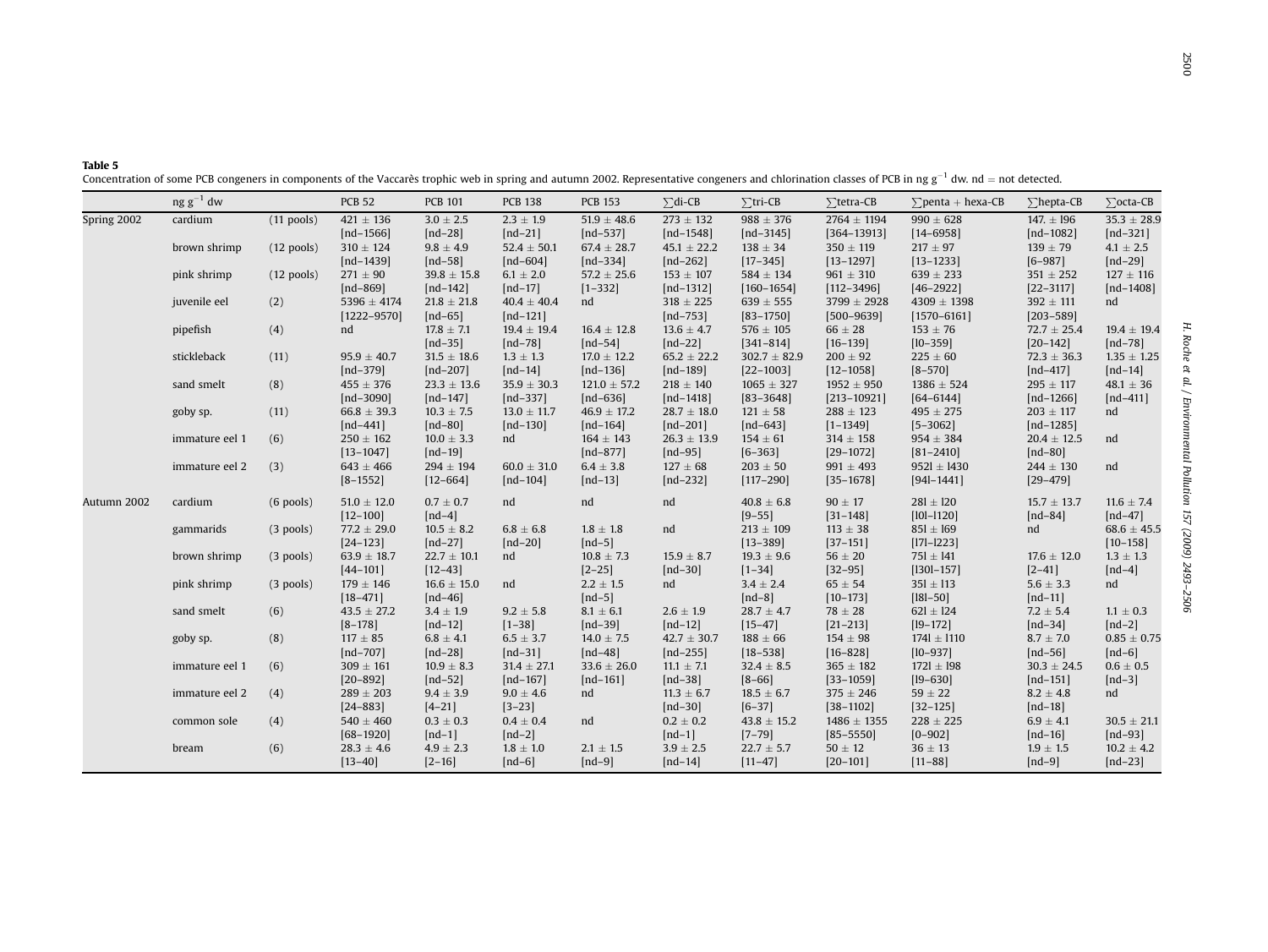| n<br>ı<br>$\sim$<br>۹<br>٠ |
|----------------------------|
|----------------------------|

**Table 6**<br>Concentration of PCB congeners in components of the Vaccarès trophic web in spring and autumn 2005. Representative congeners and chlorination classes of PCB in ng g<sup>–1</sup> dw. nd = not detected.

|                |                                  |             | PCB52                                            | <b>PCB101</b>                                  | <b>PCB138</b>                                   | <b>PCB153</b>                                     | $\sum$ di-CB                                               | $\sum$ tri-CB                                              | $\sum$ tetrac-CB                             | $\sum$ penta + hexa-CB                         | $\sum$ hepta-CB                                        | ∑octachloro                                |
|----------------|----------------------------------|-------------|--------------------------------------------------|------------------------------------------------|-------------------------------------------------|---------------------------------------------------|------------------------------------------------------------|------------------------------------------------------------|----------------------------------------------|------------------------------------------------|--------------------------------------------------------|--------------------------------------------|
| Spring<br>2005 | <b>OSM</b>                       | (5)         | $16.3 \pm 4.7$<br>$[7 - 34]$                     | $1.7 \pm 1.3$<br>$\lceil nd-7 \rceil$          | $1.1 \pm 0.7$<br>$[nd-3]$                       | $4.1 \pm 1.8$<br>$[1 - 11]$                       | $1.2 \pm 1.2$<br>$[nd-6]$                                  | $28.8 \pm 9.2$<br>$[11 - 53]$                              | $686 \pm 148$<br>$[127 - 984]$               | $26 \pm 8$<br>$[11 - 55]$                      | $3.2 \pm 0.8$<br>$[2-6]$                               | nd                                         |
|                | Zostera sp.                      | $(6$ pools) | $113.6 \pm 40.0$<br>$[33 - 270]$                 | $19.8 \pm 5.8$<br>$[nd-44]$                    | $15.0 \pm 5.0$<br>$[nd-34]$                     | $8.2 \pm 2.6$<br>$[nd-19]$                        | $100.8 \pm 92.9$<br>$[nd-564]$                             | $354 \pm 293$<br>$[nd-1813]$                               | $163 \pm 46$<br>$[52 - 312]$                 | $463 \pm 131$<br>$[57 - 969]$                  | $29.6 \pm 8.3$<br>$[5 - 65]$                           | $1.0\,\pm\,0.5$<br>$[nd-3]$                |
|                | copepods                         | $(8$ pools) | $252.1 \pm 167.3$                                | $5.6 \pm 5.1$<br>$\lceil nd-41 \rceil$         | $5.4 \pm 5.4$<br>$\lceil nd-43 \rceil$          | $6.2 \pm 5.3$<br>$\lceil nd-43 \rceil$            | nd                                                         | $4.6 \pm 4.6$<br>$\lceil nd-37 \rceil$                     | $315 \pm 164$<br>$[74 - 1403]$               | $37 + 27$<br>$[1 - 225]$                       | $12.4 \pm 4.4$<br>$[nd-38]$                            | $5.9 \pm 3.0$<br>$[nd-19]$                 |
|                | sphaeroma                        | $(6$ pools) | $[12 - 1374]$<br>$28.5 \pm 10.5$                 | $8.1 \pm 3.2$                                  | $11.0 \pm 4.6$                                  | $3.2 \pm 1.1$<br>$\lceil nd-8 \rceil$             | $25.4 \pm 25.4$                                            | $78.9 \pm 78.9$                                            | $70 \pm 30$                                  | $146 \pm 47$                                   | $8.4 \pm 2.6$                                          | $1.7 \pm 1.5$                              |
|                | gammarids                        | $(6$ pools) | $[10 - 79]$<br>$68.0 \pm 8.3$<br>$[32 - 89]$     | $[nd-22]$<br>$35.3 \pm 8.6$<br>$[13 - 59]$     | $[nd-31]$<br>$15.9 \pm 10.5$<br>$[nd-67]$       | $3.4 \pm 1.1$<br>$[nd-7]$                         | $\lceil nd-153 \rceil$<br>$110.8 \pm 24.8$<br>$[53 - 214]$ | $\lceil nd-473 \rceil$<br>$161.7 \pm 40.5$<br>$[75 - 340]$ | $[28 - 212]$<br>$264\pm26$<br>$[209 - 351]$  | $[4 - 320]$<br>$926 \pm 131$<br>$[590 - 1369]$ | $\lceil nd-17 \rceil$<br>$25.4 \pm 3.8$<br>$[16 - 36]$ | $[nd-9]$<br>$8.5\,\pm\,1.3$<br>$[3 - 12]$  |
|                | brown shrimp                     | (9)         | $103.5 \pm 20.5$<br>$[27 - 241]$                 | $11.9 \pm 4.2$<br>$[3 - 39]$                   | $6.3 \pm 2.1$<br>$[nd-16]$                      | $13.4 \pm 5.1$<br>$[2 - 45]$                      | $3.4 \pm 1.6$<br>$[nd-12]$                                 | $19.2 \pm 4.7$<br>$[2 - 49]$                               | $654 \pm 147$<br>$[120 - 1218]$              | $89\pm27$<br>$[23 - 211]$                      | $5.7 \pm 1.3$<br>$[1 - 14]$                            | $0.25 \pm 0.15$<br>$[nd-2]$                |
|                | pink shrimp                      | (9)         | $174 \pm 94$<br>$[48 - 926]$                     | $16.7 \pm 5.7$<br>$[4 - 60]$                   | $16.2 \pm 3.2$<br>$[nd-32]$                     | $13.8 \pm 5.6$<br>$[3 - 58]$                      | $93.7 \pm 15.2$<br>$[5 - 146]$                             | $194.6 \pm 61.7$<br>$[18 - 642]$                           | $423 \pm 99$<br>$[159 - 1189]$               | $1359 \pm 228$<br>$[71 - 2019]$                | $46.2 \pm 14.4$<br>$[9 - 158]$                         | $23.2 \pm 4.6$<br>$[nd-39]$                |
|                | juvenile eel                     | (5)         | $210 \pm 47$<br>$[92 - 348]$                     | $45.3 \pm 13.3$<br>$[17-94]$                   | $41.0 \pm 12.6$<br>$[16 - 84]$                  | $27.5 \pm 17.3$<br>$[5 - 96]$                     | $16.9 \pm 11.4$<br>[ $nd-57$ ]                             | $26.1 \pm 24.9$<br>[ $nd-125$ ]                            | $279 \pm 72$<br>$[144 - 535]$                | $700 \pm 128$<br>$[301 - 1028]$                | $70.0 \pm 27.0$<br>$[16 - 171]$                        | $13.2 \pm 10.7$<br>[ $nd-56$ ]             |
|                | pipefish                         | (6)         | $436.7 \pm 94.5$<br>$[145 - 744]$                | $50.7 \pm 9.7$<br>$[32-94]$                    | $19.0 \pm 10.2$<br>$[nd-63]$                    | $10.9 \pm 2.6$<br>$[5 - 19]$                      | $139.3 \pm 40.3$<br>$[52-312]$                             | $459\pm61$<br>$[305 - 723]$                                | $584\pm105$<br>$[289 - 951]$                 | $345\pm61$<br>$[153 - 569]$                    | $41.4 \pm 3.9$<br>$[32 - 59]$                          | $42.8 \pm 11.3$<br>$[14 - 86]$             |
|                | juvenile mullet                  | (6)         | $281.1 \pm 230.9$<br>$[7 - 1432]$                | $43.7 \pm 33.0$<br>$\lceil nd-207\rceil$       | $17.3 \pm 12.2$<br>$\lceil nd-77 \rceil$        | $78.2 \pm 56.9$<br>$[3 - 362]$                    | $5.0\,\pm\,5.0$<br>$[nd-30]$                               | $56.7 \pm 37.4$<br>$[nd-234]$                              | $415 \pm 280$<br>$[36 - 1802]$               | $541 \pm 243$<br>$[74 - 1679]$                 | $122.3 \pm 25.1$<br>$[8 - 178]$                        | $33.6 \pm 27.3$<br>$[nd-169]$              |
|                | sand smelt                       | (14)        | $93.5 \pm 17.5$<br>$[20-233]$                    | $46.6 \pm 15.7$<br>$[5 - 239]$                 | $36.0 \pm 14.5$<br>[ $nd-218$ ]                 | $114.4 \pm 39.0$<br>$[10 - 567]$                  | $74.3 \pm 30.3$<br>[ $nd-335$ ]                            | $131.9 \pm 27.4$<br>[ $nd-368$ ]                           | $382 \pm 68$<br>$[122 - 980]$                | $1594 \pm 518$<br>$[236 - 7478]$               | $52.2 \pm 16.3$<br>$[16 - 256]$                        | $22.6 \pm 8.0$<br>$[nd-86]$                |
|                | immature eel 1<br>immature eel 2 | (3)<br>(10) | $44.2 \pm 7.0$<br>$[31 - 54]$<br>$89.1 \pm 13.5$ | $26.0 \pm 4.5$<br>$[17-31]$<br>$73.9 \pm 15.3$ | $14.6 \pm 2.2$<br>$[11 - 19]$<br>$28.9 \pm 4.1$ | $37.3 \pm 14.6$<br>$[21 - 66]$<br>$63.9 \pm 20.1$ | $5.9\,\pm\,3.0$<br>$[nd-10]$<br>$44.3 \pm 25.6$            | $179.9 \pm 67.5$<br>$[94 - 313]$<br>$318.5 \pm 51.6$       | $103 \pm 26$<br>$[59 - 147]$<br>$260 \pm 42$ | $365 \pm 46$<br>$[272 - 417]$<br>$666 \pm 67$  | $20.9 \pm 2.3$<br>$[18 - 25]$<br>$41.8 \pm 6.3$        | $1.1 \pm 0.6$<br>$[nd-2]$<br>$3.1 \pm 0.9$ |
|                |                                  |             | $[48 - 167]$                                     | $[32 - 188]$                                   | $[10-47]$                                       | $[11 - 200]$                                      | $[2 - 271]$                                                | $[76 - 510]$                                               | $[92 - 431]$                                 | $[383 - 1028]$                                 | $[18 - 91]$                                            | $[nd-9]$                                   |
| Autumn<br>2005 | brown shrimp                     | (5)         | $62.4 \pm 5.7$<br>$[46 - 77]$                    | $17.5 \pm 6.8$<br>$[7 - 44]$                   | $16.8 \pm 1.6$<br>$[13 - 23]$                   | $21.8 \pm 8.6$<br>$[8 - 54]$                      | $106.9 \pm 14.8$<br>$[69 - 160]$                           | $126.2 \pm 23.2$<br>$[83 - 215]$                           | $291 \pm 47$<br>$[181 - 442]$                | $1181 \pm 213$<br>$[675 - 1762]$               | $30.4 \pm 4.8$<br>$[18 - 48]$                          | $19.8 \pm 2.0$<br>$[15 - 26]$              |
|                | juvenile eel                     | (3)         | $187.7 \pm 35.2$<br>$[121 - 241]$                | $28.6 \pm 19.2$<br>[ $nd-65$ ]                 | $6.3 \pm 4.4$<br>[ $nd-15$ ]                    | $9.6 \pm 5.4$<br>$\lceil nd-19 \rceil$            | $14.1 \pm 14.1$<br>[ $nd-42$ ]                             | $10.8 \pm 5.7$<br>$\lceil nd-19 \rceil$                    | $214 \pm 50$<br>$[121 - 295]$                | $84 \pm 47$<br>$[0 - 162]$                     | $5.5 \pm 1.4$<br>$[3 - 7]$                             | nd                                         |
|                | pipefish                         | (5)         | $123.7 \pm 74.4$<br>$[20 - 418]$                 | $7.2 \pm 0.5$<br>$[6-8]$                       | $7.3 \pm 3.3$<br>$\lceil nd-18 \rceil$          | $13.1 \pm 1.0$<br>$[11 - 16]$                     | $38.9\pm23.4$<br>[ $nd-100$ ]                              | $56.0 \pm 26.6$<br>$[9 - 123]$                             | $212 \pm 66$<br>$[78 - 461]$                 | $452 \pm 247$<br>$[33 - 1078]$                 | $14.3 \pm 4.1$<br>$[2 - 25]$                           | $6.5 \pm 4.0$<br>$[nd-19]$                 |
|                | sand smelt                       | (9)         | $184.5 \pm 76.2$<br>$[15 - 709]$                 | $33.3 \pm 17.8$<br>$[2 - 173]$                 | $20.7 \pm 5.2$<br>[ $nd-46$ ]                   | $59.8 \pm 39.7$<br>$[1 - 376]$                    | $72.5 \pm 18.2$<br>[ $nd-132$ ]                            | $124.3 \pm 37.7$<br>$[2 - 362]$                            | $427\pm80$<br>$[109 - 809]$                  | $1547 \pm 348$<br>$[18 - 3022]$                | $55.0 \pm 22.0$<br>$[12 - 222]$                        | $26.6 \pm 7.3$<br>$[nd-68]$                |
|                | immature eel 1                   | (5)         | $175.4 \pm 53.8$<br>$[35 - 352]$                 | $13.6 \pm 5.3$<br>$[nd-32]$                    | $4.3 \pm 2.2$<br>$[nd-12]$                      | $9.9 \pm 4.1$<br>$[1 - 20]$                       | $4.0 \pm 4.0$<br>[ $nd-20$ ]                               | $43.8 \pm 26.4$<br>$\lceil nd-139\rceil$                   | $215 \pm 49$<br>$[124 - 394]$                | $117 \pm 39$<br>$[7 - 244]$                    | $7.6 \pm 2.4$<br>$[3 - 17]$                            | nd                                         |
|                | immature eel 2                   | (9)         | $252.0 \pm 128.6$<br>$[32 - 1258]$<br>109.9      | $12.7 \pm 2.5$<br>$[2-22]$<br>6.0              | $9.2 \pm 3.7$<br>[ $nd-32$ ]                    | $7.8\,\pm\,1.4$<br>$[1 - 16]$<br>18.2             | $2.8 \pm 1.5$<br>[ $nd-10$ ]<br>1.7                        | $43.9 \pm 24.6$<br>[ $nd-229$ ]<br>3.1                     | $338 \pm 139$<br>$[47 - 1409]$<br>147        | $114 \pm 34$<br>$[24 - 355]$<br>97             | $10.4 \pm 2.7$<br>$[4 - 30]$<br>50.8                   | nd<br>0.9                                  |
|                | yellow eel                       | (2)         | $[70 - 150]$                                     | $[4-8]$                                        | 8.1<br>$[3 - 13]$                               | $[9-28]$                                          | $[nd-3]$                                                   | $[nd-6]$                                                   | $[115 - 180]$                                | $[53 - 140]$                                   | $[47-55]$                                              | $[0.5 - 1.5]$                              |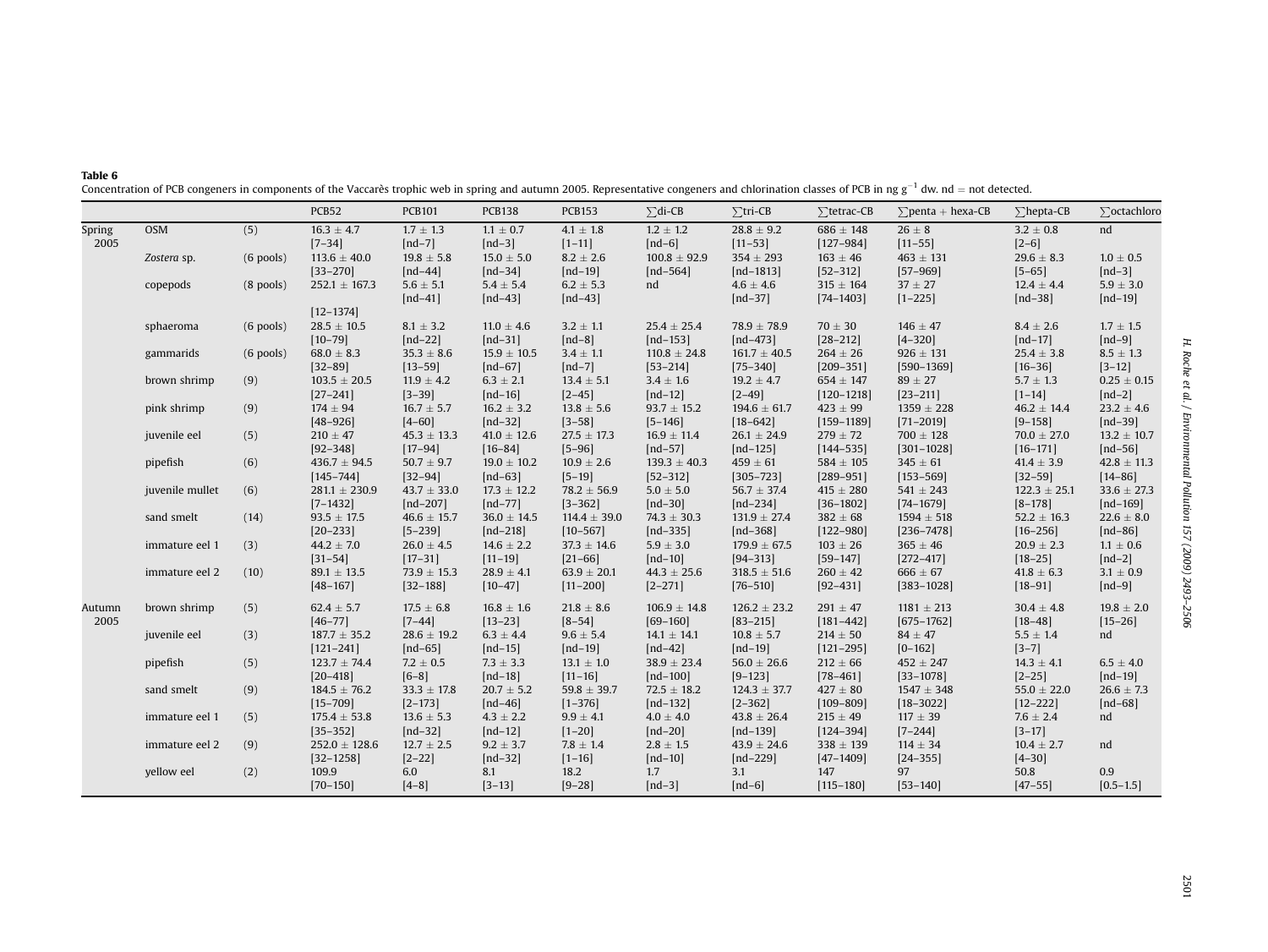In 2002, the seasonal variations were substantial. Indeed, in spring, the total content of PCB ranged from 1871  $\pm$  916 ng g $^{-1}$ dw in consumers I to  $1420 \pm 345$  ng g<sup>-1</sup> dw in consumers II-2. In autumn  $\sum$ PCB (i.e. sum of measured PCB) were between 2.3 and 5 times lower (from  $p < 0.0001$  to  $p = 0.019$ ), furthermore the concentration increased with the TL. In spring 2005, producers and consumers I showed a concentration similar (638  $\pm$  198 and  $605\pm174$  ng g $^{-1}$ dw, respectively), but lower than 3 years earlier  $(p = 0.034)$  in consumers I, and inferior than in consumers II  $\sim$  1000 ng g<sup>-1</sup> dw). Organisms analyzed in autumn 2005 showed a decreasing  $\sum$ PCB value with their TL. The consumers II were less contaminated than in spring, but from 2 to 6 times more than 3 years earlier. In top predators, as fish-eating birds, [Berny et al.](#page-11-0) [\(2002\)](#page-11-0) showed that such PCB were the major contaminants. Indeed, in the little egret eggs, PCB concentrations ranked from 0.14 to 12.1  $\mu$ g Kg<sup>-1</sup> ww (wet weight).

The total indicator PCB concentrations (sum of concentrations of PCB 28, PCB 52, PCB 101, PCB 118, PCB 138, PCB 153, PCB 180 on dw basis) ranged from  $120 \pm 47$  ng  $g^{-1}$  in producers sampled in spring 2005 to  $682 \pm 221$  ng g<sup>-1</sup> in consumers sampled in spring 2002. Comparable levels were reported by [Storelli et al. \(2007\)](#page-12-0) in eels (A. anguilla) from the Lesina Lagoon, (Adriatic Sea, Italy) 284.0  $\pm$  20.2 ng g wet weight (i.e. 1136  $\pm$  81 ng g<sup>-1</sup> dw), whereas eels from Flanders were more contaminated about 600 ng  $g^{-1}$  wet weight (i.e. > 2000 ng  $g^{-1}$  dw) ([Maes et al., 2008\)](#page-12-0). In a previous paper devoted to the contamination of eels from Camargue in 2003, we quoted higher levels of PCB, notably indicator congeners, as PCB 153 and PCB 138 who reached levels  $>$ 100 ng g<sup>-1</sup>dw ([Oliveira](#page-12-0) [Ribeiro et al., 2008](#page-12-0)).

The temporal profile of the indicator PCBs followed those of  $\Sigma$ PCB. Indicator PCBs represented on average about 40% of the total concentration of analyzed PCB but from 0% in spring 2002 in some cockles, juvenile eels, stickleback and pipefish to 100% in several young eels. The dioxin-like PCB (sum of concentrations of PCB 77, 81; 126; 169; 105; 114; 118; 123; 156; 157; 167; 180; 189) represented from 6 to 19%, in 2002, and from 10 to 36% of measured congeners, in 2005. In 2002, 40% of tested individuals were not contaminated vs 13% in 2005. Among dioxin-like PCB, the PCB 126 and 169 are the more hazardous congeners [\(Van den Berg et al.,](#page-12-0) [1998; Vezina et al., 2004\)](#page-12-0), but in the present study the PCB 77 and 105 were the dominant dioxin-like PCB. As in our previous paper ([Oliveira Ribeiro et al., 2008\)](#page-12-0), the TEQ (Toxic Equivalents) of dioxinlike PCB were calculated using the WHO-TEFs for fish. The recent revised amount admissible WHO-TEQ in fish filets is 8 pg  $g^{-1}$  wet weight. Table 7 shows that such a limit was largely exceeded in spring 2005 in all the trophic guilds. That suggests that the majority of the species were unsuitable for human consumption. However, in autumn 2005, TEQ clearly decreased showing uncontrollable fluctuations and pointing up difficulties to validate such indicator in risk assessment. Indeed comparison of experimental data with regulatory limits does not prove realistic (8 pg vs  $>10^4$  pg).

### 3.3. Relation with trophic positions

It has been demonstrated for a long time that PCB and persistent OCPs tend to biomagnify in aquatic food chains ([Hunt and Bischoff,](#page-12-0) [1960; Risebrough et al., 1968\)](#page-12-0) and more recently reviews of this topic have been published [\(Zaranko et al., 1997; Binelli and Provini,](#page-13-0) [2003; Burreau et al., 2004,](#page-13-0) [2006\)](#page-11-0). The biomagnification potential of any compound is regarded on the basis of the log  $K_{\text{ow}}$ . A log  $K_{\text{ow}}$ ranking from 5 to 8 should confer an excellent aptitude to biomagnify, however our analysis shows, that diuron and HCH, for example (log  $K_{ow}$  2.67 and 4.26 respectively) can experience a significant biomagnification along trophic chains (Table 7). In looking forward to an efficient mechanistic food web model as

#### Table 7

Arithmetic mean  $\pm$  standard deviation and extreme values of TEO calculated on the basis of PCB content in trophic guilds from the Vaccarès Lagoon in experimental seasons between 2001 and 2005. Values between the brackets: number of samples, replicates or pools of individuals.

|                       | TEQ pg $g^{-1}$ wet weight | Minimum | Maximum |
|-----------------------|----------------------------|---------|---------|
| autumn 2001           |                            |         |         |
| consumers I (9)       | $60.2 \pm 39.8$            | nd      | 371.2   |
| consumers II-2 (7)    | $19.9 \pm 5.0$             | 4.6     | 44.7    |
| consumers II-3 (8)    | $8.0 \pm 3.0$              | 2.0     | 27.7    |
| spring 2002           |                            |         |         |
| consumers I (12)      | $32.9 \pm 13.4$            | nd      | 135.6   |
| consumers II-1 (48)   | $40.8 \pm 9.5$             | nd      | 340.4   |
| consumers II-2 (21)   | $9.5 \pm 3.3$              | nd      | 65.1    |
| consumers II-3(3)     | $39.4 \pm 7.6$             | 29.1    | 54.2    |
| autumn 2002           |                            |         |         |
| consumers $I(6)$      | nd                         |         |         |
| consumers II-1 (11)   | $1.6 \pm 0.7$              | nd      | 8.2     |
| consumers II-2 $(11)$ | $7.9 \pm 6.2$              | nd      | 69.8    |
| consumers II-3 (21)   | $1.6 \pm 0.7$              | nd      | 14.1    |
| autumn 2003           |                            |         |         |
| consumers II-3 (27)   | $354 \pm 69$               | 13.0    | 1574    |
| spring 2005           |                            |         |         |
| SOM(6)                | $0.5 \pm 0.2$              | nd      | 1.5     |
| producers (11)        | $1127 \pm 411$             | 0.2     | 5681    |
| consumers I (9)       | $587 \pm 301$              | 0.02    | 2167    |
| consumers II-1 (28)   | $3366 \pm 1045$            | 2.8     | 18903   |
| consumers II-2 (15)   | $1724 \pm 575$             | 5.2     | 7506    |
| consumers II-3 (19)   | $4496 \pm 687$             | 1564    | 13635   |
| autumn 2005           |                            |         |         |
| consumers $I(3)$      | $341 \pm 181$              | 16      | 641     |
| consumers II-1 (13)   | $352 \pm 127$              | 0.03    | 1567    |
| consumers II-2 (7)    | $31.5 \pm 14.3$            | 0.18    | 97      |
| consumers II-3 (14)   | $197 \pm 85$               | 0.0.82  | 1158    |

developed by [Nfon and Cousins \(2006, 2007](#page-12-0)) for a Baltic food web, taking into account the uptake of pollutants by respiration from the water column and sediment pore water, or the feeding and growth rate plus the lipid content of organism according to the length of trophic web, we relied on a basic correlation analysis and biomagnification factor (BMF) calculations according to [Strandberg](#page-12-0) [et al. \(1998\)](#page-12-0) (Table 7).

Considering all the experiments carried out during second half of the experimental decade (2001–2005), Pearson coefficients ascertained that two pesticides families were significantly biomagnified, i.e. lindane ( $\gamma$ -HCH plus isomers), and endosulfan (plus an isomer and a metabolite) [\(Fig. 4\)](#page-10-0). Indeed, concentrations showed significant correlations with TL calculated on the basis of  $\delta^{15}N$ signature. To a lesser extent fipronil and diuron exhibited similar correlations. At last, total measured PCB,  $\sum$ dioxin-like,  $\sum$ indicator, and the more chlorinated PCB were also positively correlated with TL presuming a biomagnification process. Nevertheless, it is to be noticed that the progression of values levelled in the secondary consumers of type 2 [\(Fig. 4\)](#page-10-0) because of the relative weakness of the impregnation in the 2 dominant species of this guild, sand smelts weighting 1.7  $\pm$  0.3g and juvenile eels 2 (weight 90  $\pm$  17g), i.e.  $\sum$ PCB concentrations were 906  $\pm$  131 and 925  $\pm$  455 ng g<sup>-1</sup> dw, respectively (see details [Table 5\)](#page-7-0). Such a reduction could be explained with the mobility (habitat) of fish and the nature of their preys, at their stages of maturity.

Many authors consider that, at lower TL, the contamination profile depends on the bioconcentration (water-biota transfer) related to the hydrosolubility of compounds and the lipid nature of organisms and, at the higher TL, the determining factors are lipophilicity and persistence of compounds, as well as metabolic activity and level of food transfer ([Kidd et al., 1995; Borga et al., 2001; Fisk et al., 2001;](#page-12-0)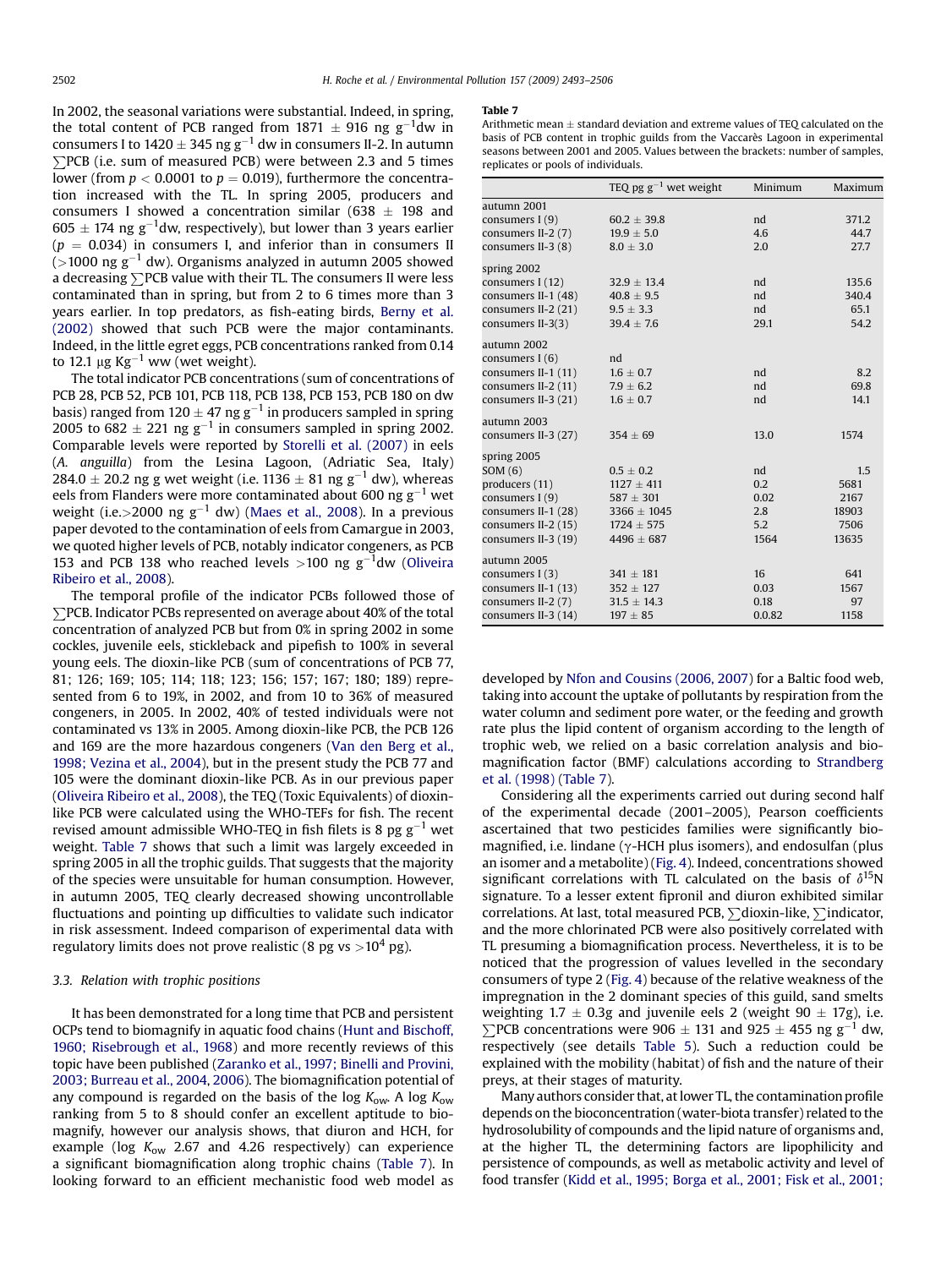<span id="page-10-0"></span>

Fig. 4. Global contamination profiles (on a dry weight basis) of the 5 trophic compartments of the Vaccarès Lagoon community sampled between 2001 and 2005.

[Ruus et al., 2002\)](#page-12-0). Generally, the influential factors for bioavailability are the pollutant exposure (chronic inputs or persistence), the physicochemical characters of the compounds and the metabolic capacities of organism. In the present paper, the trophic transfer of organochlorines was characterized by their bioaccumulation profile in the trophic guilds and by a correlation analysis. [Fisk et al. \(2001\),](#page-12-0) inter alia, considered that, in the case of compounds with a log  $K<sub>ow</sub> > 4-5$  only, a high level of food transfer in the higher TL leads to a biomagnification process. However, here, the global analysis of results obtained from several study campaigns showed that compounds slightly lipophilic, like diuron (log  $K_{ow} = 2.67$ ) or endosulfan (log  $K_{\text{ow}} = 3.50$ ) and endosulfan sulphate (log  $K_{\text{ow}} = 3.64$ ) were concentrated along the food chain. The biomagnification of these low lipophilic molecules, easily degradable and continuously released into the ecosystem (via the Rhone River), could be related to a retention at the lowest levels of the trophic web (SOM, phytoplankton). Therefore, their bioavaibility for a direct bioconcentration (a passive transfer of contaminants from medium through teguments) should decrease and their potential trophic transfer should increase in the consumers. The PCB concentration in tissues of aquatic organisms translates the steady state between the absorption and elimination rates; the least-chlorinated compounds (di-, tri-, tetra-CB,  $log K_{ow} = 5.05, 5.69, 6.34$ , respectively) being more easily eliminated or metabolized than PCBs of a higher level of chlorination (penta-, hexa-, hepta-, octa-CB:  $log K_{ow} = 6.98, 7.52, 8.91,$ 9.64, respectively) ([Goerke et al., 2004\)](#page-12-0). On the other hand, [Stapleton](#page-12-0) [et al. \(2001\)](#page-12-0) estimated that species exposed to benthic and pelagic sources of contamination (i.e. sedimentary and atmospheric sources), accumulated more PCB contaminating the aquatic environment. Thus, the high levels of PCBs found in cockles sampled in 2002 [\(Table 5](#page-7-0)) were probably in relation with their specific ecological niches. By studying the bioconcentration and the re-deposition of

#### Table 8

Significant relations between trophic level and OC contamination from 2001 to 2005 in the Vaccarès Lagoon. Biomagnification factors of organochlorines in biota from zooplankton to eels as a function of their trophic guilds (sub-compartment).  $R =$  Pearson coefficient (p-value),  $n =$  number of contaminated samples.

|                                      | <i>R</i> Correlation ( <i>p</i> -value) <i>n</i> |          | Biomagnification factor (BMF) |      |                                                                                                                    |      |
|--------------------------------------|--------------------------------------------------|----------|-------------------------------|------|--------------------------------------------------------------------------------------------------------------------|------|
|                                      |                                                  |          |                               |      | producer vs. consumer I. consumer I vs consumer II-1 consumer II-1 vs consumer II-2 consumer II-2 vs consumer II-3 |      |
| $\gamma$ -HCH                        | $0.28$ (<0.0001)                                 | 266      | 1.03                          | 1.37 | 4.06                                                                                                               | 0.32 |
| δ-HCH                                | $0.44$ (<0.0001)                                 | 257      | 3.23                          | 1.66 | 0.74                                                                                                               | 0.66 |
| $\Sigma$ HCH                         | $0.42$ (<0.0001)                                 | 327      | 2.13                          | 1.56 | 1.23                                                                                                               | 0.49 |
| $\alpha$ endosulfan                  | $0.30$ ( $<$ 0.0001)                             | 229      | 2.24                          | 1.05 | 0.69                                                                                                               | 0.82 |
| $\beta$ endosulfan                   | 0.15(0.027)                                      | 222      | 2.66                          | 0.85 | 0.56                                                                                                               | 0.74 |
| endosulfan sulphate $0.42$ (<0.0001) |                                                  | 201      | 14.97                         | 0.59 | 1.54                                                                                                               | 0.94 |
| $\sum$ endosulfan                    | $0.35$ ( $<$ 0.0001)                             | 338      | 5.00                          | 0.73 | 1.06                                                                                                               | 0.86 |
| fipronil                             | 0.25(0.0002)                                     | 221      | 5.31                          | 0.68 | 1.14                                                                                                               | 0.48 |
| diuron                               | 0.13(0.022)                                      | 302      | 2.00                          | 1.61 | 1.30                                                                                                               | 2.00 |
| <b>CB28</b>                          | 0.23(0.0012)                                     | 202      | 14.7                          | 0.12 | 0.48                                                                                                               | 3.35 |
| CB44                                 | 0.16(0.024)                                      | 212      | 7.49                          | 1.14 | 0.38                                                                                                               | 0.93 |
| CB77/123                             | $0.33$ (< $0.0001$ )                             | 224      | 0.51                          | 1.25 | 0.45                                                                                                               | 4.01 |
| <b>CB101</b>                         | $0.31$ (<0.0001)                                 | 242      | 2.65                          | 0.51 | 0.57                                                                                                               | 3.58 |
| <b>CB105</b>                         | 0.17(0.012)                                      | 229      | 1.33                          | 0.79 | 0.11                                                                                                               | 3.95 |
| <b>CB110</b>                         | 0.20(0.012)                                      | 155      | 2.52                          | 2.41 | 0.24                                                                                                               | 2.61 |
| <b>CB138</b>                         | $0.31$ (<0.0001)                                 | 190      | 0.41                          | 3.10 | 0.25                                                                                                               | 12.2 |
| CB144                                | 0.22(0.0009)                                     | 222      | 3.46                          | 1.03 | 0.62                                                                                                               | 1.30 |
| CB151                                | 0.18(0.007)                                      | 225      | 2.97                          | 1.60 | 0.42                                                                                                               | 0.87 |
| CB153                                | 0.23(0.0002)                                     | 241      | 3.90                          | 1.42 | 0.26                                                                                                               | 6.16 |
| <b>CB180</b>                         | $0.29$ (<0.0001)                                 | 202      | 1.38                          | 0.90 | 0.13                                                                                                               | 5.27 |
| CB194                                | $0.35$ ( $< 0.0001$ )                            | 146      | 14.1                          | 1.14 | 0.32                                                                                                               | 5.59 |
| $\sum$ pentaCB                       | $0.27$ (<0.0001)                                 | 303      | 1.32                          | 0.85 | 0.28                                                                                                               | 3.06 |
| $\sum$ hexaCB                        | $0.24$ (<0.0001)                                 | 299      | 1.67                          | 1.25 | 0.43                                                                                                               | 2.35 |
| $\sum$ hepta-CB                      | 0.24(0.0003)                                     | 229      | 3.36                          | 0.56 | 0.12                                                                                                               | 5.00 |
| $\sum$ octa-CB                       | $0.35$ ( $<$ 0.0001)                             | 172 27.1 |                               | 1.09 | 0.45                                                                                                               | 2.49 |
| $\sum$ PCB measured                  | $0.24$ (<0.0001)                                 | 322      | 2.74                          | 0.57 | 0.33                                                                                                               | 1.86 |
| ▽ dioxin-like PCB                    | 0.20(0.0004)                                     | 300      | 1.15                          | 0.83 | 0.28                                                                                                               | 2.32 |
| $\sum$ indicator PCB                 | $0.26$ (< $0.0001$ )                             | 316      | 4.02                          | 0.63 | 0.22                                                                                                               | 2.96 |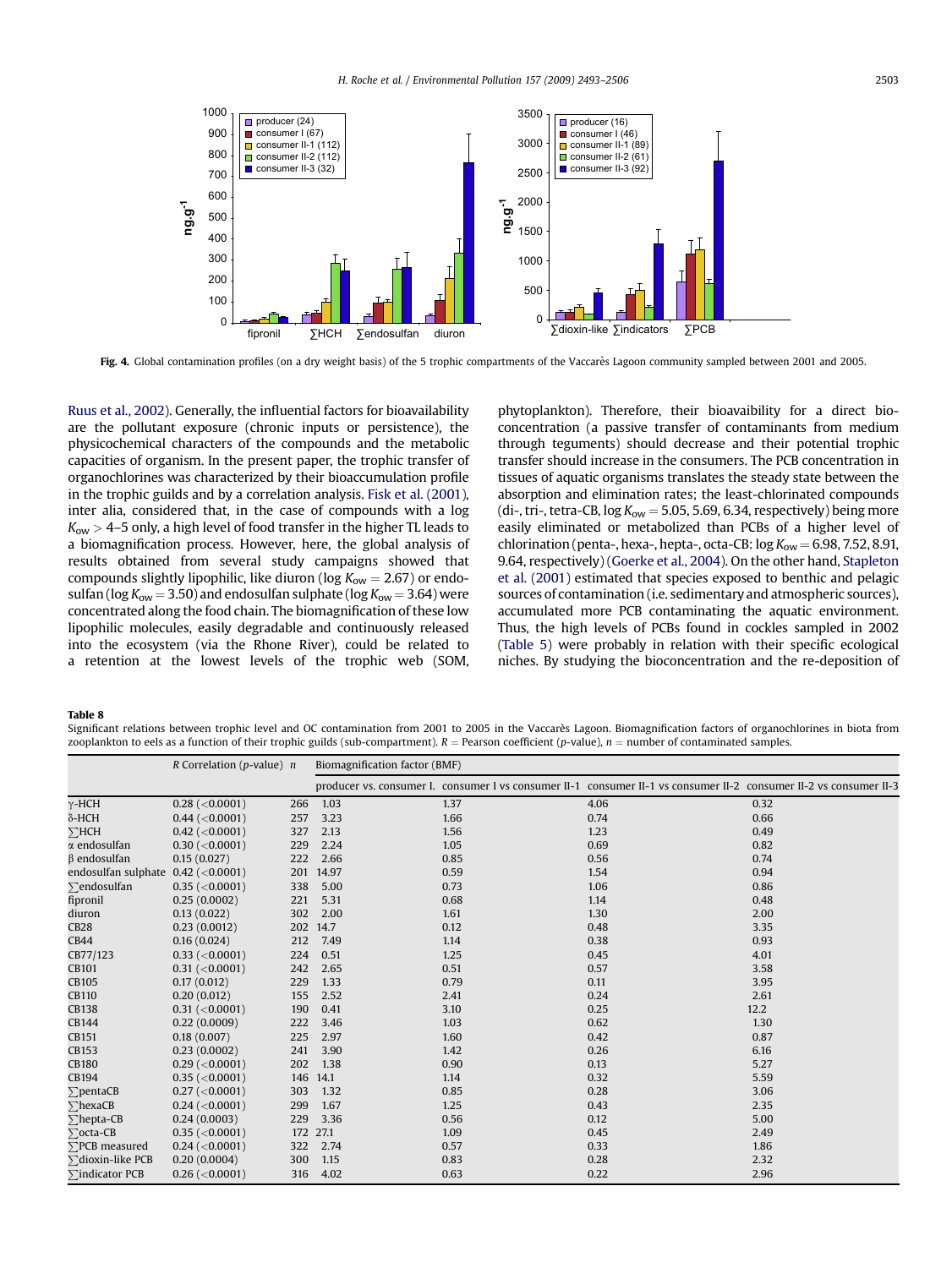<span id="page-11-0"></span>PCB in Dreissena polymorpha, Cho et al. (2004) showed the impact of filters feeders on the PCB dynamics. Indeed, filter bivalves would have the capacity by several ways to increase the retention time of PCBs: by means of bioconcentration, by purification of suspended particles, by their release in water in dissolved form or by their re-deposition in sediments, as many mechanisms which contribute to make them available for benthic food webs through the detritivorous. The part of the feeding as source of contamination in fishes is not easy to evaluate. Some authors think that the trophic transfer of contaminants in fish is secondary or even negligible in comparison to the direct absorption through the gills [\(Leblanc, 1995; Randall et al., 1998](#page-12-0)). The use of the isotopic ratio of nitrogen to define the TL in order to analyze a food transfer of pollutants, would subsequently be only efficient at the higher TL [\(Fisk et al., 2001; Ruus et al., 2002; Burreau et al., 2004](#page-12-0)).

In addition, a biomagnification factor (BMF) was calculated. Usually, BMF is  $>1$  when the pollutant biomagnifies, on the contrary, BMF < 1 means that elimination exceeds bioaccumulation. However in field studies, this theory must be adapted to characteristics of the biotope and the biota. In [Table 8,](#page-10-0) BMF is reported for compounds for which concentration showed a significant correlation with  $\delta^{15}$ N. The BMF values ranked from 0.11, in consumers II-2 for PCB105, to 27 in consumers I for  $\sum$  octa-CB. Such range of values was in accordance to other studies carried out in quite different ecosystems [\(Maruya and Lee, 1998](#page-12-0)). In invertebrates (consumers I) BMF (0.41-27) were generally higher than in the smallest fish (consumers II-1 and II-2) (0.12-3.48). BMF were  $<$ 1 in consumers II-3 (top-consumers) for all pesticides biomagnified except diuron  $(=2)$ , but BMF were >1 for PCB except CB44 ( $=0.93$ ) and CB151  $(=0.87)$ . Consumers II-2 showed very low BMF of PCB  $(0.11-0.62)$ related to consumers II-1, in accordance to the low contamination level already described in this trophic sub-compartment ([Fig. 4](#page-10-0)). In contrast to Antunes et al. (2007), we did not find correlations of BMF with  $log K<sub>ow</sub>$ , since endosulfan sulphate, PCB28, PCB138 and PCB194 were the only to exhibit BMF higher to 10 and a log  $K_{ow}$  very different. However, this assertion may be contended, because in consumer I, the octa-CB homologues (log  $K_{ow} = 8.91$ ) showed the highest BMF value, probably, due to their high hydrophobic nature.  $\sum$ PCB (total measured, indicators or dioxin-like) showed BMF < 1 in secondary consumers II-1 and II-2, illustrating a high susceptibility to biotransformation, in contradiction with [Fisk et al. \(2001\),](#page-12-0) who estimated that BMF of  $\Sigma$ POP vary considerably from those of individual comportment of chemicals. A BMF value  $> 1$  for diuron was found in the four trophic sub-compartments, showing that the uptake exceeds elimination. The high BMF of endosulfan sulphate in consumers I, compared to the mother molecules  $\alpha$  and  $\beta$ -endosulfan, indicated that invertebrates were not able to complete the metabolization. As [Hoekstra et al. \(2003\)](#page-12-0) announced it, fish are able of metabolizing HCH isomers, consequently BMF of  $\gamma$ - and  $\delta$ -HCH were  $<$ 1 in the top-consumer fishes, as in primary consumers, however the secondary consumers 1 did not seem able to have the same aptitude (BMF  $=$  3.48 and 1.75, respectively).

#### 4. Conclusion

The occurrence of a bioconcentration process of organochlorine pollutants was presumed in a coastal wetland, the Vaccarès Lagoon in the Biosphere Reserve of Camargue (France) due to the permanent and uncontrolled agricultural wastewater inflow in this coastal wetland. Chemicals are both coming from drainage ditch and from irrigation systems collecting water from the Rhone River. It is, particularly significant with persistent pesticides like lindane and endosulfan, banned since several years, diuron, herbicide still used in the Rhone basin, and PCBs of which a pervasive and worrying pollution of the Rhone river – notably of its estuarine area – has been shown up in these last years. However, its assessment has proven uneasy despite the fact that various trophic guilds are concerned, the contamination level displayed strong fluctuations with time. The careful integration of the 10-years-results from researches carried out in this water body, has enabled us to demonstrate that persistent pollutants, like lindane and endosulfan (plus isomers and/or metabolites) and PCBs, are biomagnified along the food chain and contaminate seriously top predators like European eels, whose pathology prevalence is increasing and its population decline has reached such a level that it jeopardizes its future in the whole Rhone delta.

#### Acknowledgement

This work was partially supported by a grant from the French Ministry of Ecology and Sustainable Development (PNETOX programme). We warmly thank the staff of the Camargue Nature Reserve for his valuable assistance during our sampling campaign and others field researches required for the achievement of this work. The authors would like to express their gratitude to Michele Viel (ESE université Paris-sud) for her technical assistance in the pollutant extraction.

#### References

- Albanis, T.A., Danis, T.G., Kourgia, M.K., 1994. Transportation of pesticides in estuaries of the Axios, Loudias and Aliakmon rivers (Thermaikos Gulf), Greece. Science of the Total Environment 156, 11–22.
- Albanis, T.A., Hela, D., Papakostas, G., Goutner, V., 1996. Concentration and bioaccumulation of organochlorine pesticide residues in herons and their prey in wetlands of Thermaikos Gulf, Macedonia, Greece. Science of the Total Environment 182, 11–19.
- Antunes, P., Gil, O., Reis-Henriques, M.A., 2007. Evidence for higher biomagnification factors of lower chlorinated PCBs in cultivated sea bass. Science of the Total Environment 377, 36–44.
- Babut, M., Miege, C., 2007. Contamination des poissons et des sédiments du Rhône par les polychlorobiphényles. Synthèse des données recueillies en 2005-2006, Préfecture du Rhône – Direction de la Citoyenneté et de l'Environnement. CEMAGREF, Lyon, France, p. 37.
- Berny, P., Sadoul, N., Dol, S., Videman, B., Kayser, Y., Hafner, H., 2002. Impact of local agricultural and industrial practices on organic contamination of little egret (Egretta garzetta) eggs in the Rhone delta, southern France. Environmental Toxicology and Chemistry 21, 520–526.
- Binelli, A., Provini, A., 2003. The PCB pollution of Lake Iseo (N. Italy) and the role of biomagnification in the pelagic food web. Chemosphere 53, 143–151.
- Borga, K., Gabrielsen, G.W., Skaare, J.U., 2001. Biomagnification of organochlorines along a Barents Sea food chain. Environmental Pollution 113, 187–198.
- Buet, A., Banas, D., Vollaire, Y., Coulet, E., Roche, H., 2006. Biomarker responses in European eel (Anguilla anguilla) exposed to persistent organic pollutants. A field study in the Vaccarès lagoon (Camargue, France). Chemosphere 65, 1846–1858.
- Burreau, S., Zebuhr, Y., Broman, D., Ishaq, R., 2004. Biomagnification of polychlorinated biphenyls (PCBs) and polybrominated diphenyl ethers (PBDEs) studied in pike (Esox lucius), perch (Perca fluviatilis) and roach (Rutilus rutilus) from the Baltic Sea. Chemosphere 55, 1043–1052.
- Burreau, S., Zebuhr, Y., Broman, D., Ishaq, R., 2006. Biomagnification of PBDEs and PCBs in food webs from the Baltic Sea and the northern Atlantic Ocean. Science of the Total Environment 366, 659–672.
- Cho, Y.C., Frohnhoefer, R.C., Rhee, G.Y., 2004. Bioconcentration and redeposition of polychlorinated biphenyls by zebra mussels (Dreissena polymorpha) in the Hudson River. Water Research 38, 769–777.
- Claver, A., Ormad, P., Rodriguez, L., Ovelleiro, J.L., 2006. Study of the presence of pesticides in surface waters in the Ebro river basin (Spain). Chemosphere 64, 1437–1443.
- Comoretto, L., Arfib, B., Chiron, S., 2007. Pesticides in the Rhône river delta (France): basic data for a field-based exposure assessment. Science of the Total Environment 380, 124–132.
- Corsi, I., Mariottini, M., Badesso, A., Caruso, T., Borghesi, N., Bonacci, S., Iacocca, A., Focardi, S., 2005. Contamination and sub-lethal toxicological effects of persistent organic pollutants in the European eel (Anguilla anguilla) in the Orbetello lagoon (Tuscany, Italy). Hydrobiologia 550, 237–249.
- Covaci, A., Gheorghe, A., Hulea, O., Schepens, P., 2006. Levels and distribution of organochlorine pesticides, polychlorinated biphenyls and polybrominated diphenyl ethers in sediments and biota from the Danube Delta, Romania. Environmental Pollution 140, 136–149.
- Fant, C.W., Reindelder, J.R., 2003. Phenanthrene accumulation kinetics in marine diatoms. Environmental Science and Technology 37, 3405–3412.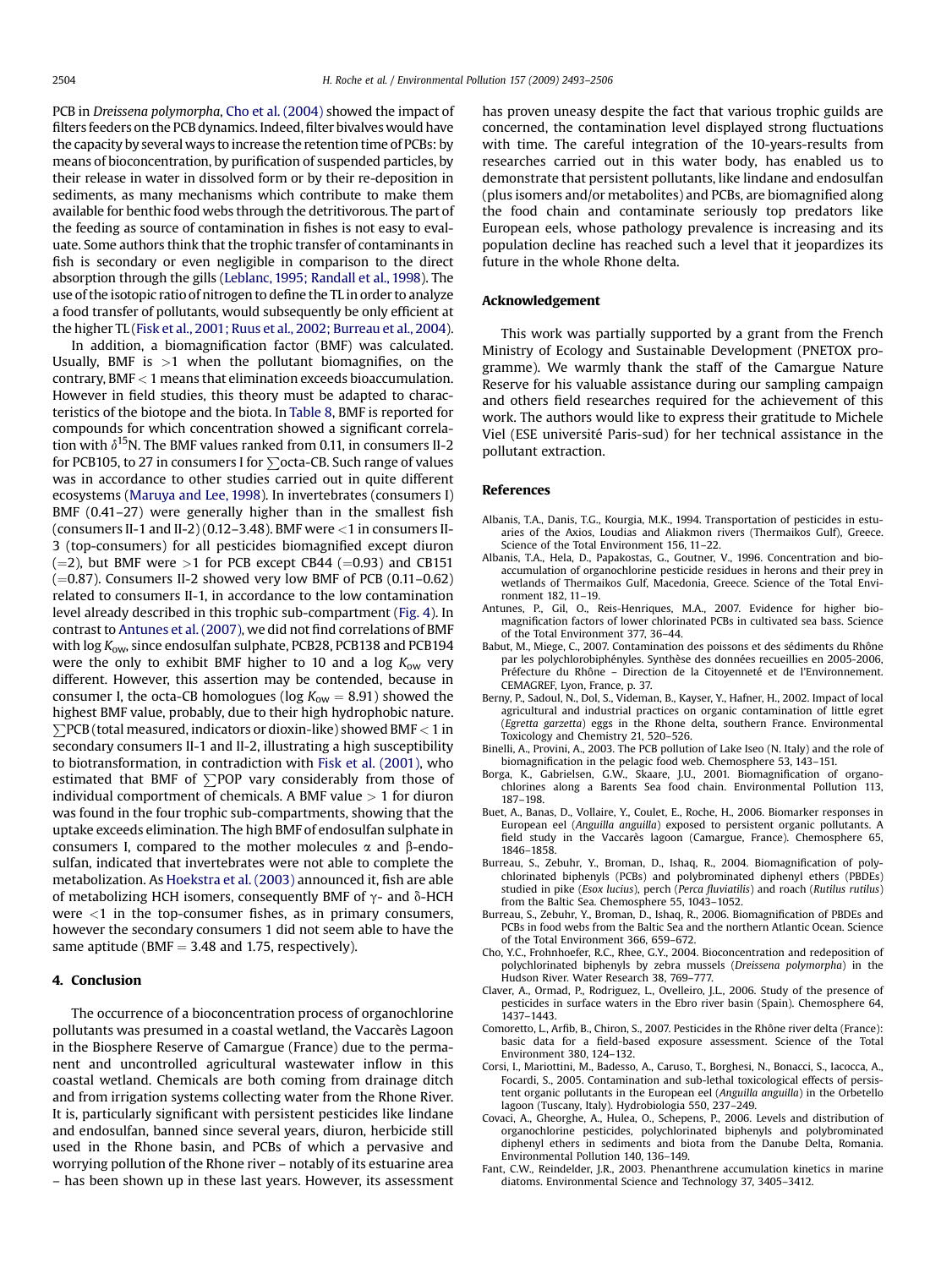- <span id="page-12-0"></span>Fisk, A.T., Hobson, K.A., Norstrom, R.J., 2001. Influence of chemical and biological factors on trophic transfer of persistent organic pollutants in the northwater polynya marine food web. Environmental Science and Technology 35, 732–738.
- Fisk, A.T., Hoekstra, P.F., Gagnon, J.M., Duffe, J., Norstrom, R.J., Hobson, V., Kwan, M., Muir, D.C.G., 2003. Influence of habitat, trophic ecology and lipids on spatial trends of organochlorine contaminants in Arctic marine invertebrates. Marine Ecology Progress Series 262, 201–214.
- Folch, J., Less, M., Sloane-Stanley, G.H., 1957. A simple method for the isolation and purification of total lipids from animal tissues. Journal of Biological Chemistry 226, 497–509.
- Gaye-Siessegger, J., Focken, U., Muetzel, S., Abel, H., Becker, K., 2004. Feeding level and individual metabolic rate affect  $\partial^{13}C$  and  $\partial^{15}N$  values in carp: implications for food web studies. Oecologia 138, 175–183.
- Gewurtz, S.B., Laposa, R., Gandhi, N., Christensen, G.N., Evenset, A., Gregor, D., Diamond, M.L., 2006. A comparison of contaminant dynamics in arctic and temperate fish: a modeling approach. Chemosphere 63, 1328–1341.
- Goerke, H., Weber, K., Bornemann, H., Ramdohr, S., Plotz, J., 2004. Increasing levels and biomagnification of persistent organic pollutants (POPs) in Antarctic biota. Marine Pollution Bulletin 48, 295–302.
- Gómez-Gutiérrez, A.I., Jover, E., Bodineau, L., Albaigés, J., Bayona, J.M., 2006. Organic contaminant loads into the Western Mediterranean sea: estimate of Ebro river inputs. Chemosphere 65, 224–236.
- Gu, B., Schelske, C.L., Hoyer, M.V., 1996. Stable isotopes of carbon and nitrogen as indicators of diet and trophic structure of the fish community in a shallow hypereutrophic lake. Journal of Fish Biology 49, 1233–1243.
- Guitart, R., Martinez, B., Pique, E., Mateo, R., Solar, M., Rodriguez, M., 2005. Organochlorine residues in fishes from two rivers in Cantabria, Spain: implications for a program of otter (Lutra lutra) reintroduction. Bulletin of Environmental Contamination and Toxicology 75, 143–148.
- Hoekstra, P.F., O'Hara, T.M., Fisk, A.T., Borga, K., Solomon, K.R., Muir, D.C.G., 2003. Trophic transfer of persistent orgranochlorine contaminants (OCs) within an Arctic marine food web from the southern Beaufort–Chukchi Seas. Environmental Pollution 124, 509–522.
- Hunt, E.G., Bischoff, A.I., 1960. Inimical effects on wildlife of periodic DDD applications to Clear Lake. California Fish Game 46, 91–105.
- Jardine, T.D., Gray, M.A., McWilliam, S.M., Cunjak, R., 2005. Stable isotope variability in tissues of temperate stream fishes. Transactions of the American Fisheries Society 134, 1103–1110.
- Kidd, K.A., Schindler, D.W., Hesslein, R.H., Muir, D.C.G., 1995. Correlation between stable nitrogen isotope ratios and concentrations of organochlorines in biota from a freshwater food web. Science of the Total Environment 161, 381–390.
- Kidd, K.A., Bootsma, H.A., Hesslein, R.H., Muir, D.C.G., Hecky, R.E., 2001. Biomagnification of DDT through the benthic and pelagic food webs of Lake Malawi, East Africa: importance of trophic level and carbon source. Environmental Science and Technology 35, 14–20.
- Kucklick, J., Baker, J., 1998. Organochlorines in Lake Superior's food web. Environmental Science and Technology 32, 1192–1198.
- Kwon, T.D., Fisher, S.W., Kim, G.W., Hwang, H., Kim, J.E., 2006. Trophic transfer and biotransformation of polychlorinated biphenyls in zebra mussel, round goby, and smallmouth bass in Lake Erie, USA. Environmental Toxicology and Chemistry 25, 1068–1078.
- Leblanc, G.A., 1995. Trophic level differences in the bioconcentration of chemicals implications in assessing environmental biomagnification. Environmental Science and Technology 29, 154–160.
- MEDAD, MAP, MSJS, 2008. Plan national d'actions sur les polychlorobiphenyles (PCB). French Ministry of "Écologie du Développement et de l'Aménagement durables", "l' Agriculture et de la Pêche" and "la Santé, de la Jeunesse et des Sports'', p. 11.
- Mackay, D., Fraser, A., 2000. Bioaccumulation of persistent organic chemicals: mechanisms and models. Environmental Pollution 110, 375–391.
- Maes, J., Belpaire, C., Goemans, G., 2008. Spatial variations and temporal trends between 1994 and 2005 in polychlorinated biphenyls, organochlorine pesticides and heavy metals in European eel (Anguilla anguilla L.) in Flanders, Belgium. Environmental Pollution 153, 223–237.
- Mañosa, S., Mateo, R., Guitart, R., 2001. A review of the effects of agricultural and industrial contamination on the Ebro Delta biota and wildlife. Environmental Monitoring and Assessment 71, 187–205.
- Maruya, K.A., Lee, R.F., 1998. Biota sediment accumulation and trophic transfer factors for extremely hydrophobic PCBs. Environmental Toxicology and Chemistry 17, 2463–2469.
- Mazet, A., Keck, G., Berny, P., 2005. Concentrations of PCBs, organochlorine pesticides and heavy metals (lead, cadmium, and copper) in fish from the Drôme river: potential effects on otters (Lutra lutra). Chemosphere 61, 810–816.
- McIntyre, J.K., Beauchamp, D.A., 2007. Age and trophic position dominate bioaccumulation of mercury and organochlorines in the food web of Lake Washington. Science of the Total Environment 372, 571–584.
- Menone, M.L., de Moreno, J.E.A., Moreno, V.J., Lanfranchi, A.L., Metcalfe, T.L., Metcalfe, C.D., 2000. PCBs and organochlorines in tissues of silverside (Odontesthes bonariensis) from a coastal lagoon in Argentina. Archives of Environmental Contamination and Toxicology 38, 202–208. Mesleard, F., Garnero, S., Beck, N., Rosecchi, E., 2005. Uselessness and indirect
- negative effects of an insecticide on rice field invertebrates. Comptes Rendus de l'Académie des Sciences (Biologie) 328, 955–962.
- Minagawa, M., Wada, E., 1984. Stepwise enrichment of  $\delta$ 15N long food chains: further evidence and the relation between  $\delta^{15}$ N and animal age. Geochimica et Cosmochimica Acta 48, 1135–1140.
- Muir, D.C.G., Ford, C.A., Rosenberg, B., Norstrom, R.J., Simon, M., Beland, P., 1996. Persistent organochlorines in beluga whales (Delphinapterus leucas) from the St Lawrence River estuary-I. Concentrations and patterns of specific PCBs, chlorinated pesticides and polychlorinated dibenzo-p-dioxins and dibenzofurans. Environmental Pollution 93, 219–234.
- Nfon, E., Cousins, I.T., 2006. Interpreting time trends and biomagnification of PCBs in the Baltic region using the equilibrium lipid partitioning approach. Environmental Pollution 144, 994–1000.
- Nfon, E., Cousins, I.T., 2007. Modelling PCB bioaccumulation in a Baltic food web. Environmental Pollution 148, 73–82.
- Oliveira Ribeiro, C.A., Vollaire, Y., Sanchez-Chardi, A., Roche, H., 2005. Bioaccumulation and the effects of organochlorine pesticides, PAHs and heavy metals in eels (Anguilla anguilla) from the Camargue Biosphere Reserve, France. Aquatic Toxicology 74, 53–69.
- Oliveira Ribeiro, C.A., Vollaire, Y., Coulet, E., Roche, H., 2008. Bioaccumulation of polychlorinated biphenyls in the eel (Anguilla anguilla) at the Camargue nature Reserve – France. Environmental Pollution 153, 424–431.
- Orban, E., Masci, M., Nevigato, T., Di Lena, G., Casini, I., Caproni, R., Gambelli, L., De Angelis, P., Rampacci, M., 2006. Nutritional quality and safety of whitefish (Coregonus lavaretus) from Italian lakes. Journal of Food Composition and Analysis 19, 737–746.
- Orban, E., Nevigato, T., Masci, M., Di Lena, G., Casini, I., Caproni, R., Gambelli, L., De Angelis, P., Rampacci, M., 2007. Nutritional quality and safety of European perch (Perca fluviatilis) from three lakes of Central Italy. Food Chemistry 100, 482–490.
- Perga, M.E., Gerdeaux, D., 2005. ''Are fish what they eat'' all year round? Oecologia 144, 598–606.
- Persic, A., Roche, H., Ramade, F., 2004. Stable carbon and nitrogen isotope quantitative structural assessment of the Vaccarès Lagoon trophic web (Camargue Biosphere Reserve, France). Estuarine Coastal and Shelf Science 60, 261–272. Ramade, F., 2007. Introduction à l'écotoxicologie. Dunod, Paris.
- Randall, D.J., Connell, D.W., Yang, R., Wu, S.S., 1998. Concentrations of persistent
- lipophilic compounds in fish are determined by exchange across the gills, not through the food chain. Chemosphere 37, 1263–1270.
- Risebrough, R.W., Rieche, P., Peakall, D.B., Herman, S.G., Kirven, M.N., 1968. Polychlorinated biphenyls in the global ecosystem. Nature 220, 1098–1192.
- Roche, H., Buet, A., Jonot, O., Ramade, F., 2000. Organochlorine residues in european eel (Anguilla anguilla), crusian carp (Carassius carassius) and catfish (Ictalurus nebolosus) from Vaccarès lagoon (French National Reserve of Camargue) – effects on some physiological parameters. Aquatic Toxicology 48, 443–459.
- Roche, H., Buet, A., Ramade, F., 2002a. Accumulation of lipophilic micro-contaminants and biochemical responses in eels from the Biosphere Reserve of Camargue. Ecotoxicology 11, 9–18.
- Roche, H., Buet, A., Ramade, F., 2002b. Relationship between persistent organic chemicals residues and biochemical constituents in fishes from a protected area, the French National Nature Reserve of Camargue. Comparative Biochemistry and Physiology Part C: Toxicology and Pharmacology 133, 393–410.
- Ruus, A., Ugland, K.I., Skaare, J.U., 2002. Influence of trophic position on organochlorine concentrations and compositional patterns in a marine food web. Environmental Toxicology and Chemistry 21, 2356–2364.
- Rypel, A.L., Findlay, R.H., Mitchell, J.B., Bayne, D.R., 2007. Variations in PCB concentrations between genders of six warmwater fish species in Lake Logan Martin, Alabama, USA. Chemosphere 68, 1707–1715.
- Schmid, P., Kohler, M., Gujer, E., Zennegg, M., Lanfranchi, M., 2007. Persistent organic pollutants, brominated flame retardants and synthetic musks in fish from remote alpine lakes in Switzerland. Chemosphere 67, S16–S21.
- Sethunathan, N., Megharaj, M., Chen, Z., Singh, N., Kookana, R.S., Naidu, R., 2002. Persistence of endosulfan and endosulfan sulfate in soil as affected by moisture regime and organic matter addition. Bulletin of Environmental Contamination and Toxicology 68, 725–731.
- Stapleton, H.M., Materson, C., Skubinna, J., Ostrom, P., Ostrom, N.E., Baker, J.E., 2001. Accumulation of atmospheric and sedimentary PCBs and Toxaphene in a Lake Michigan food web. Environmental Science and Technology 35, 3287–3293.
- Storelli, M.M., Barone, G., Marcotrigiano, G.O., 2007. Polychlorinated biphenyls and other chlorinated organic contaminants in the tissues of Mediterranean loggerhead turtle Caretta caretta. Science of the Total Environment 373, 456–463.
- Strandberg, B., Bandh, C., van Bavel, B., Bergqvist, P.A., Broman, D., Naf, C., Pettersen, H., Rappe, C., 1998. Concentrations, biomagnification and spatial variation of organochlorine compounds in a pelagic food web in the northern part of the Baltic Sea. Science of the Total Environment 217, 143–154.
- Tucker, C.S., Kingsbury, S.K., Ingram, R.L., 2003. Tissue residues of diuron in channel catfish Ictalurus punctatus exposed to the algicide in consecutive years. Journal of the World Aquaculture Society 34, 203–209.
- Van den Berg, M., Birnbaum, L., Bosveld, A.T., Brunstrom, B., Cook, P., Feeley, M., Giesy, J.P., Hanberg, A., Hasegawa, R., Kennedy, S.W., Kubiak, T., Larsen, J.C., van Leeuwen, F.X., Liem, A.K., Nolt, C., Peterson, R.E., Poellinger, L., Safe, S., Schrenk, D., Tillitt, D., Tysklind, M., Younes, M., Waern, F., Zacharewski, T., 1998. Toxic equivalency factors (TEFs) for PCBs, PCDDs, PCDFs for humans and wildlife. Environmental Health Perspective 106, 775–792.
- van der Oost, R., Opperhuizen, A., Satumalay, K., Heida, H., Vermeulen, N.P.E., 1996. Biomonitoring aquatic pollution with feral eel (Anguilla anguilla) I.